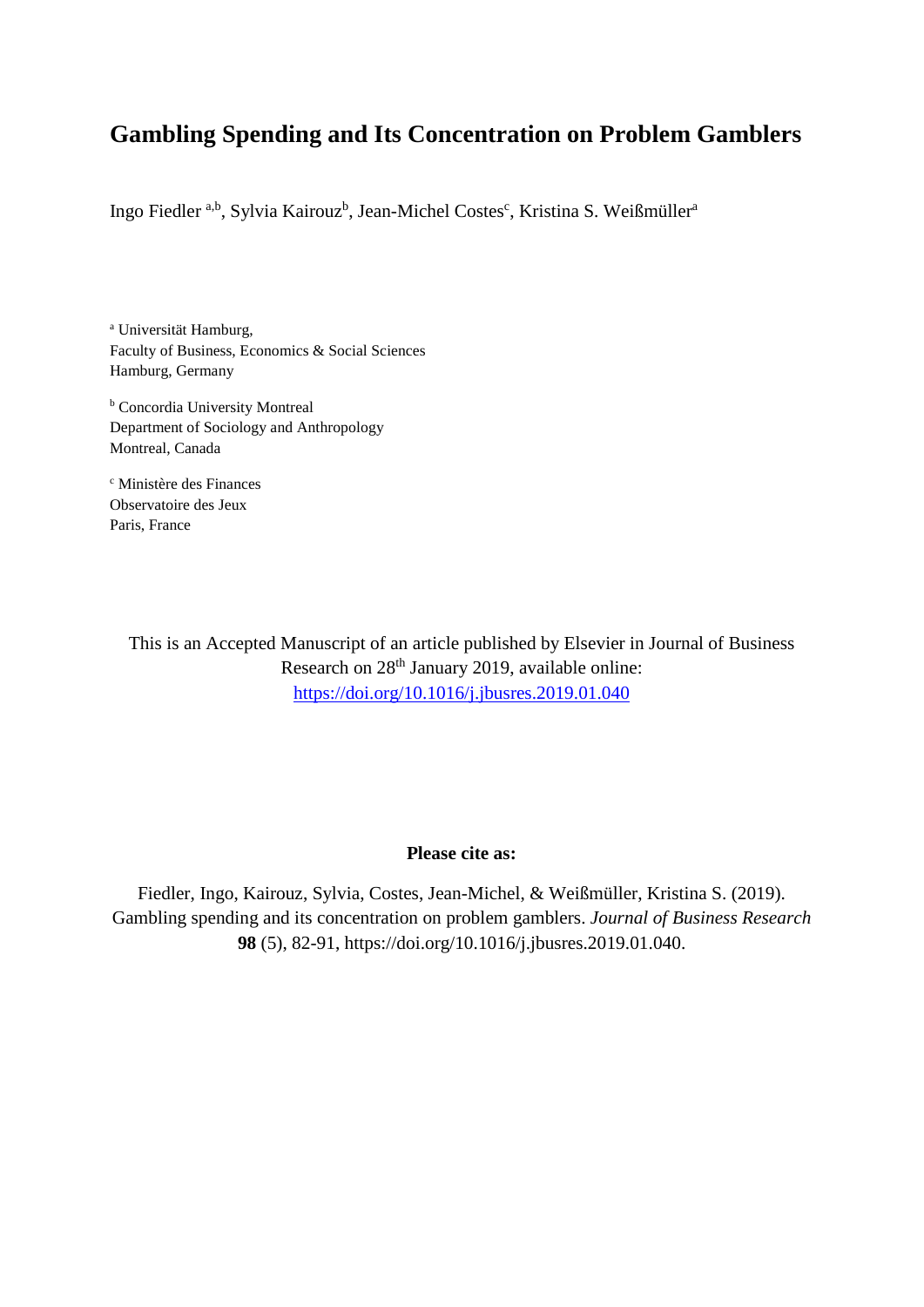## Gambling Spending and Its Concentration on Problem Gamblers

#### *Abstract:*

While most gamblers spend moderate amounts of money, a few spend much more. This leads to spending being concentrated among a small number of players. Building on a body of literature that shows disproportionate spending by problem gamblers, we hypothesize that problem gambling causes such concentration. We investigate this hypothesis empirically by using GINI coefficients derived from survey datasets of gamblers from three different jurisdictions: France, Québec, and Germany.

We find strong positive relationships between the GINI coefficient and (1) the share of revenue derived from problem gamblers, and (2) excess spending of problem gamblers. We interpret these results as a link between the effect of problem gambling—excessive and disproportionate spending—and concentration of gambling demand. Since the problem gambling status of players is often unknown, policy makers and gambling operators could use the GINI coefficient as an additional indicator to monitor social risk in gambling markets.

#### *Keywords:*

Gambling, demand, concentration, excess spending, social risk

#### Funding Sources

This research did not receive any specific grant from funding agencies in the public, commercial, or not-for-profit sectors.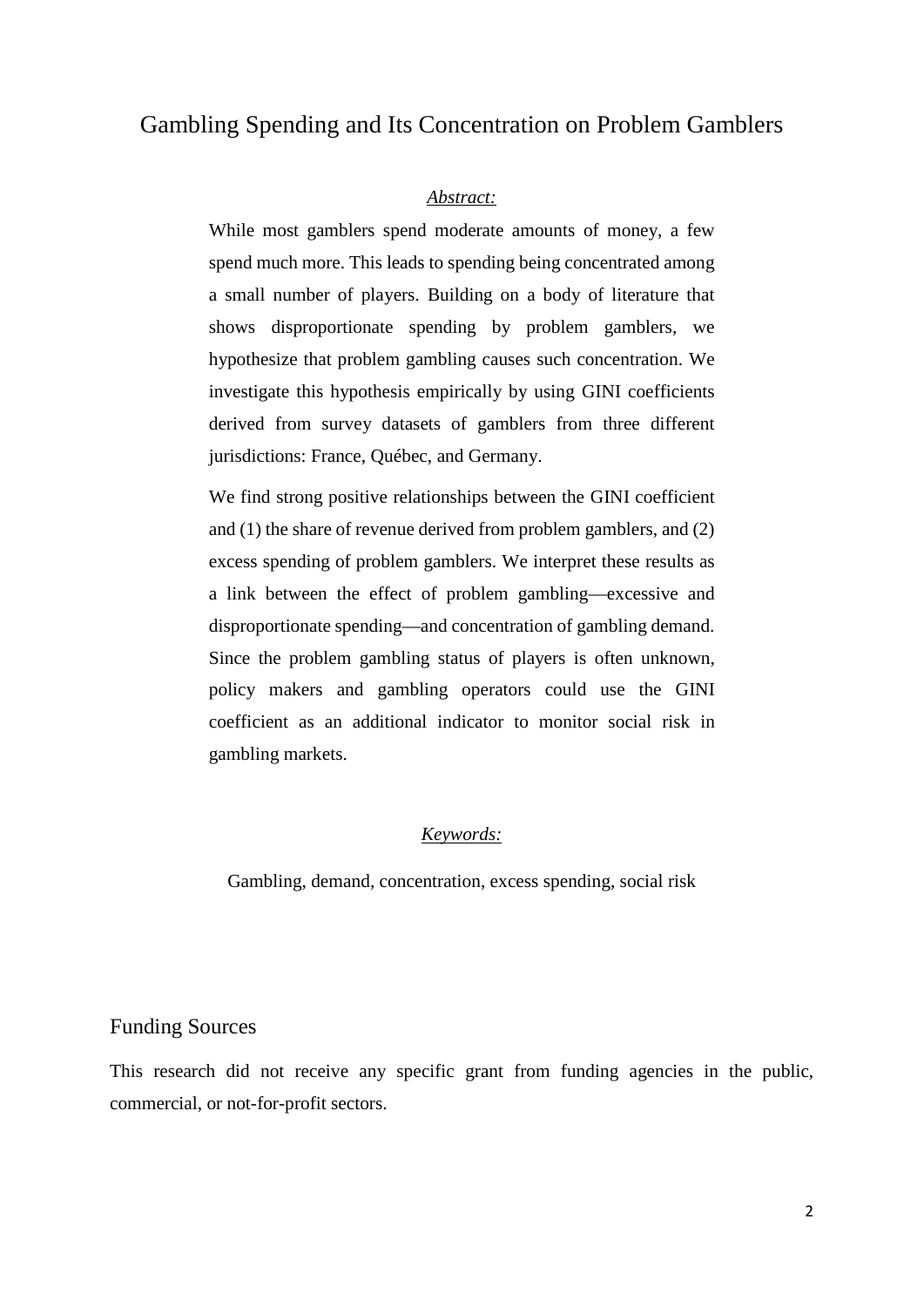## **1. Introduction**

l

The dose-response-relationship suggests that gambling problems and the amount of money spent are positively correlated (Currie, 2009; Brosowski et al. 20[1](#page-2-0)5). Problem gamblers<sup>1</sup> are known to play longer sessions, more frequently, and more intensely than recreational gamblers (Productivity Commission, 2010; O'Mahony & Ohtsuka 2015). It follows that problem gamblers account for a relatively large proportion of spending.

A sizable body of literature on the share of gambling revenue<sup>[2](#page-2-1)</sup> shows that shares attributable to problem gamblers vary to a great extent depending on the game type and jurisdiction (see the literature review). The share of revenue derived from problem gamblers can be an important indicator of whether a game is beneficial or harmful to society. Games are deemed less beneficial when the share of revenue derived from problem gamblers is largest. The logic is that spending by non-problem gamblers entails a consumer surplus in the form of enjoyment. By contrast, excess spending from problem gamblers, who have lost control over their gambling behavior, creates social costs in the form of productivity losses, treatment costs, and reductions in quality of life.

The share of revenue from problem gamblers depends on two variables: The prevalence of such persons among all gamblers and their average per-head spending compared to the average spending of all gamblers. Hence, games with a relatively high share of problem gamblers and games in which problem gamblers spend relatively more than recreational gamblers have higher revenue shares derived from problem gamblers. A high revenue share from problem gamblers can either mean that problem gambling is rather prevalent among its players or that problem gamblers spend disproportionately more. While the large body of literature we review in the next section has addressed the former, to our knowledge, no study has addressed the concentration of gambling spending and its relation to problem gambling. We intend to fill the gap and investigate the hypothesis that a relationship exists between problem gambling and concentration of demand for gambling. If such a relationship does exist, policy makers and gambling operators could use the concentration of demand as an additional indicator to measure the social risk of gambling markets. This could be especially helpful since the status of being a

<span id="page-2-0"></span><sup>&</sup>lt;sup>1</sup> By 'problem gamblers' we mean either problematic gamblers (scoring  $3-7$  points on the Problem Gambling Severity Index [PGSI] or 3-4 points on the scale of the 4<sup>th</sup> Diagnostic Statistical Manual [DSM-IV]) or pathological gamblers (PGSI>7 or DSM-IV>4).

<span id="page-2-1"></span><sup>&</sup>lt;sup>2</sup> We use the term revenue interchangeably with spending and expenses throughout the text (since gambling is a zero sum game, gamblers' net spending equals operators' revenue).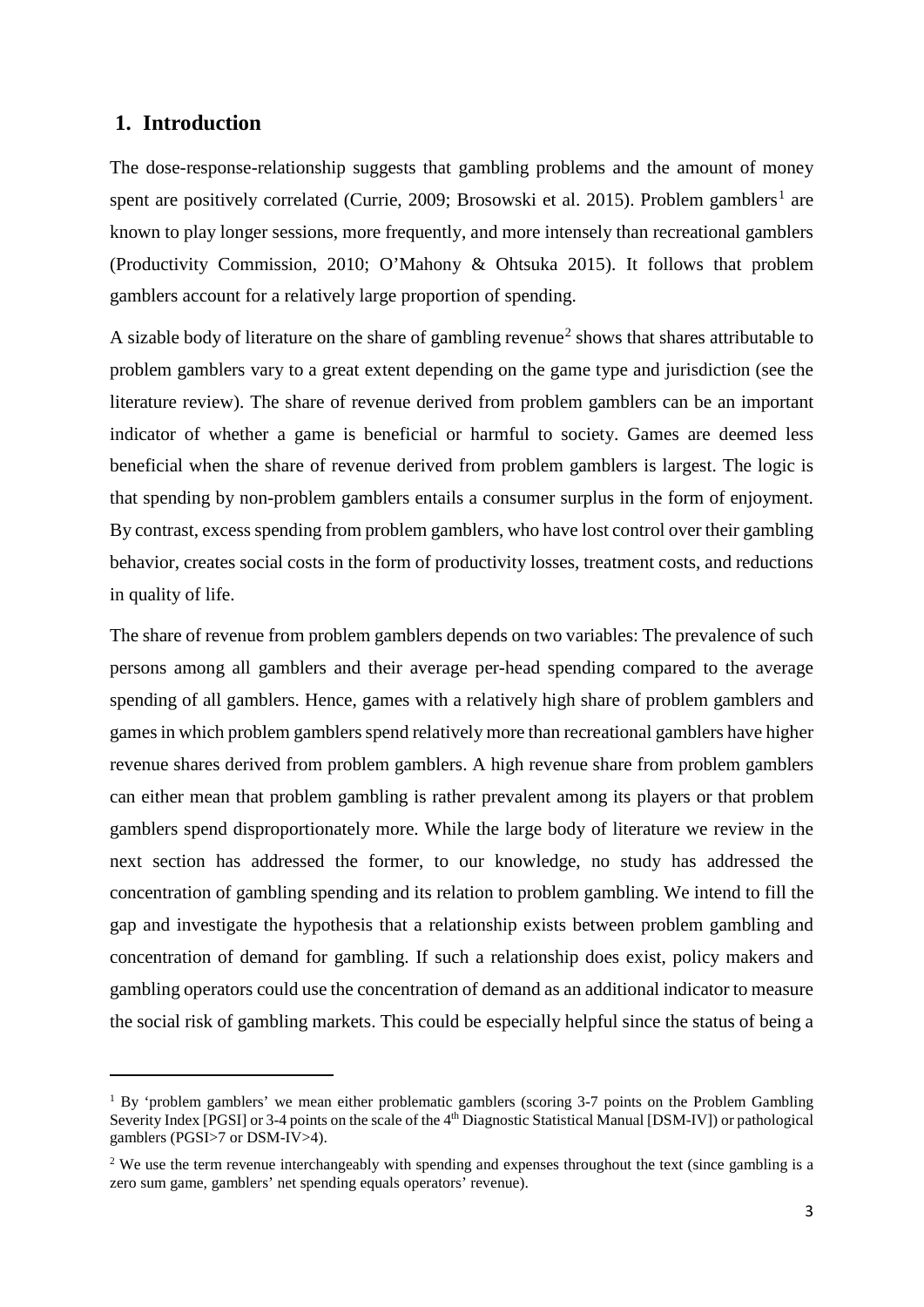problem gambler is usually unknown while data on actual consumption is comparatively easy to obtain, especially in the online market.

We systematically compare information from three surveys conducted in France, Germany, and Québec. Comprising interval data on spending, these datasets overcome the limitation of ordinal data, in which the highest amounts of spending are effectively cut off, leading to an underestimation of the amount of revenue derived from problem gamblers. A number of key indicators are derived from each survey and compared across jurisdictions: (1) the concentration of spending as measured by the GINI coefficient, (2) the prevalence of problem gamblers among all players per game form, (3) the money spent by problem versus non-problem gamblers, (4) excess spending of problem gamblers, which we define as the difference between the prevalence of problem gamblers and their share of expenditure.

We first present findings on the concentration of spending in general. The second subsection investigates the concentration of spending from problem gamblers. Next, we break down the concentration of spending per type of game and calculate excess spending. The data show that revenue shares of problem gamblers and excess spending correlate positively with the GINI coefficient of spending of a game form. Considering limitations and reflecting on the implications of our findings, we interpret the evidence as support for the hypothesis that problem gambling is related to concentration of demand and suggest that the GINI coefficient could be used as an additional tool by regulators.

## **2. Literature Review**

## **2.1. Concentration of Gambling Spending**

Spending for gambling is highly concentrated on a small group of high-intensity gamblers. For example, 80% of revenue from fixed-odds sports betting are generated by 5.7% of gamblers, while for online casino games, 80% of losses occur among only 4.9% of subscribers, as shown by Tom et al.'s (2014) study on the betting patterns of internet gambling subscribers of bwin.party. In poker, revenue is yet more concentrated: 1% of the gamblers account for 60% of operators' revenue, 5% account for 83%, and the top 10% of players deliver 91% of the operators' income (Fiedler, 2012, p. 17). In the relatively new game of Daily Fantasy Sports, 1.3% of players account for 40% or all entry fees, and the next 5% of players for another 36%, as shown in a recent McKinsey study (Miller & Singer, 2015).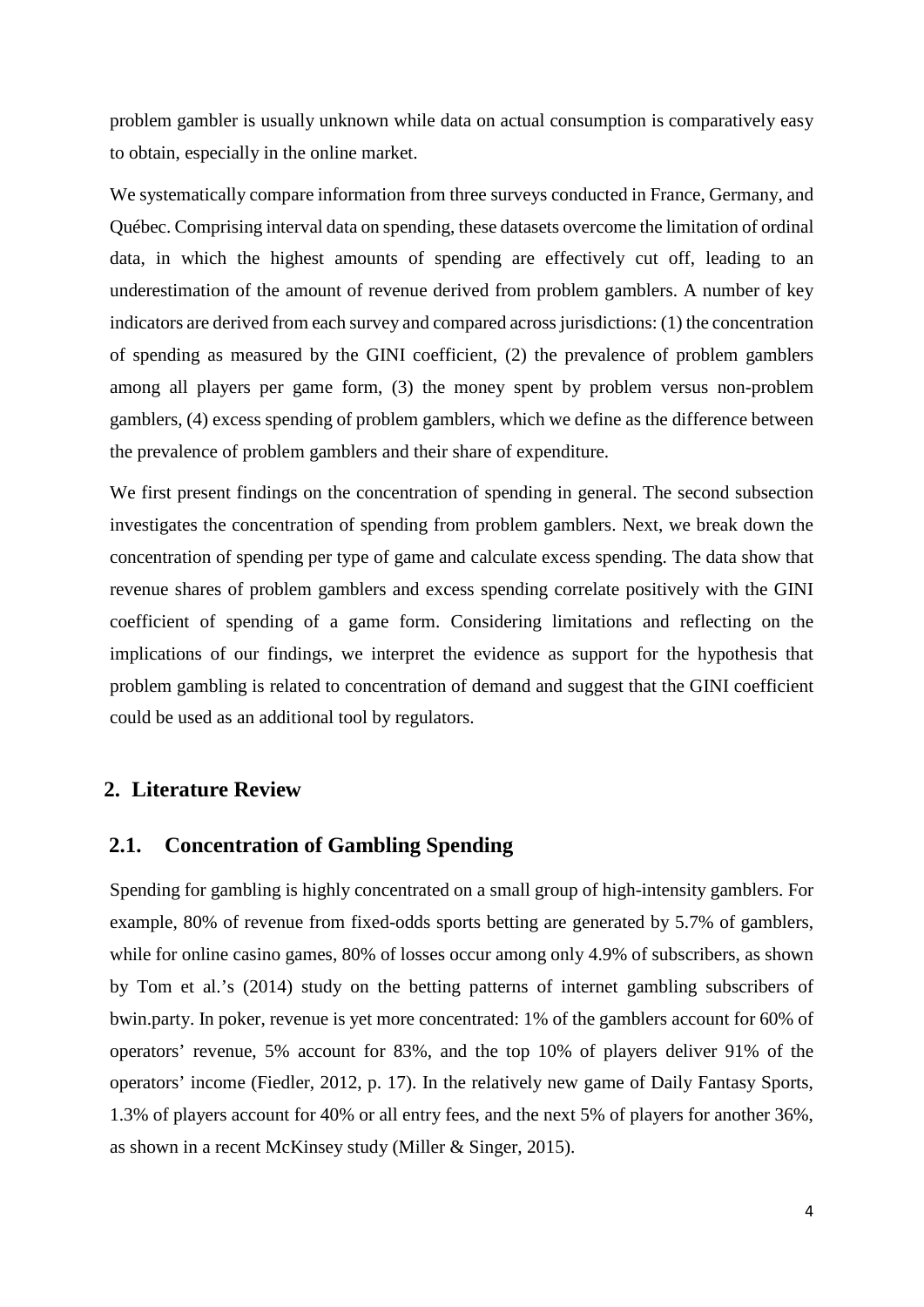These revenue shares refer to online gambling forms, where actual and unbiased playing data are recorded automatically and are easily accessible. By contrast, studies on offline gambling must rely on questionnaires, which are prone to biases such as respondents' selective memory and social desirability of answers. Such studies are thus rarer, but show similar results: For example, in the Canadian province Nova Scotia, 96% of all gambling revenue derives from 25% of the players (Hayward, 2004, p. 22). An early study from New South Wales, Australia, shows that 90% of slot machine revenue is derived from the 5.9% of players who gamble more than once a week (Dickerson et al., 1996).

## **2.2. Concentration of Gambling Spending on Problem Gamblers**

A number of studies provide evidence on the diverging spending habits of recreational gamblers and problem gamblers. For instance, Wiebe et al. (2006) compare monthly spending means across a range of games and find consistent differences between pathological and nonpathological gamblers. In a typical month, pathological gamblers spend more than 20 times as much on online gambling as regular gamblers do, and more than 10 times as much on casino slots, racetrack slots, horse races, and Bingo. Smith and Wynne's (2002) study on median monthly gambling expenditures in Alberta (Canada) also reports systematic differences across all types of gambling. Volberg and Bernhard (2006) present data on differences between nonproblem, at-risk, and problem gamblers in New Mexico. They show that 47.5% of problem and pathological gamblers spend \$100 or more on gambling in an average month, compared to only 8% of non-problem gamblers (n= 1,212). Also, 34.5% of problem and pathological gamblers have at some point lost \$1,000 or more in a single day, while the figure stands at only 3.2% for non-problem gamblers.

The gambling report by the Australian Productivity Commission explores asymmetries in gambling expenses in even greater depth by breaking down total spending into three factors: number of sessions, average session length, and money spent per hour (Productivity Commission, 2010). The Commission concludes that the reasons why addicted gamblers spend much more on gambling than recreational gamblers are represented in their gambling behavior: they play more often, in longer sessions, and wager more per time unit. Consequently, a large share of gambling revenue is generated from problem gamblers. This relationship was first observed in 1995 by the Australian Institute for Gambling Research in a report on the socioeconomic consequences of gaming machines in Queensland. The first empirical studies were conducted by Grinols and Omorov (1996) and by Dickerson et al. (1996). Since then the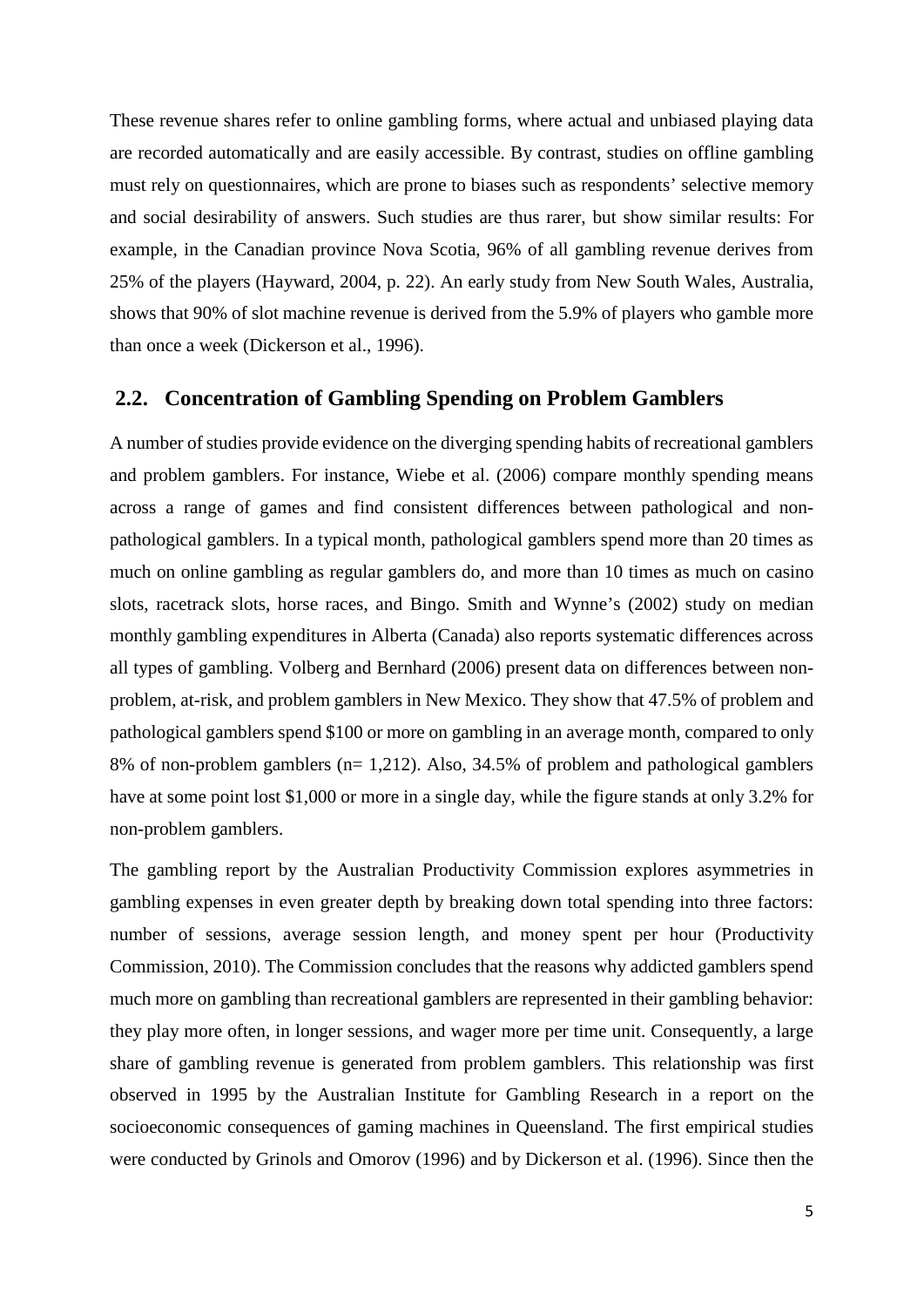share of revenue coming from problem gamblers has been analyzed more often and across different jurisdictions but still infrequently. As shown in Table 1, the overall revenue share from problem gamblers varies widely across jurisdictions and studies, ranging from 15% in the U.S. (Gerstein et al., 1999) to 65% in Puerto Rico (Volberg & Vales 1998). In all of these studies, the average spending of problem is much higher than that of non-problem gamblers.

| <b>Study</b>                 | Country      | <b>Revenue share of problem</b><br>gamblers |
|------------------------------|--------------|---------------------------------------------|
| Productivity Commission 2010 | Australia    | $40\%$ <sup>a</sup>                         |
| Williams & Wood 2007         | Canada       | 35%                                         |
| Williams & Wood 2004         | Canada       | $23\%$ <sup>b</sup> (32% <sup>c</sup> )     |
| Hayward 2004                 | Canada       | 40%                                         |
| Abbott & Volberg 2000        | New Zealand  | 19%                                         |
| Gerstein et al. 1999         | USA.         | 15%                                         |
| Productivity Commission 1999 | Australia    | 33%                                         |
| Lesieur 1998                 | USA & Canada | 30%                                         |
| Volberg & Vales 1998         | Porto Rico   | 65%                                         |
| Volberg et al. 2001          | USA.         | 14\% to 27\%                                |
| Grinols & Omorov 1996        | USA.         | $52\%$ <sup>d</sup>                         |
| Dickerson et al. 1996        | Australia    | 26%                                         |

*Table 1: Studies on the revenue share of problem gamblers*

<sup>a</sup> Derived from seven regional studies

**b** Weighted by provinces

c Weighted by population

d Casinos

The figures displayed in Table 1 all relate to total spending across all forms of gambling. However, gambling forms differ dramatically with respect to their addictive potential and the prevalence of problem gamblers. Consequently, when deriving the revenue share of problem gamblers, the individual game forms should be considered separately.

## **2.3. Results for Specific Game Forms**

Only few studies report the share of revenue from problem gamblers by game form. In one of the earliest studies, Volberg et al. (1998) present distinct results for Iowa and Mississippi (U.S.), which differ strongly, especially for Bingo (20.2% vs. 73.8%) and (sports) betting (43% vs. 8%). The authors explain these spreads by differing gambling markets caused by dissimilar legislation in the two states.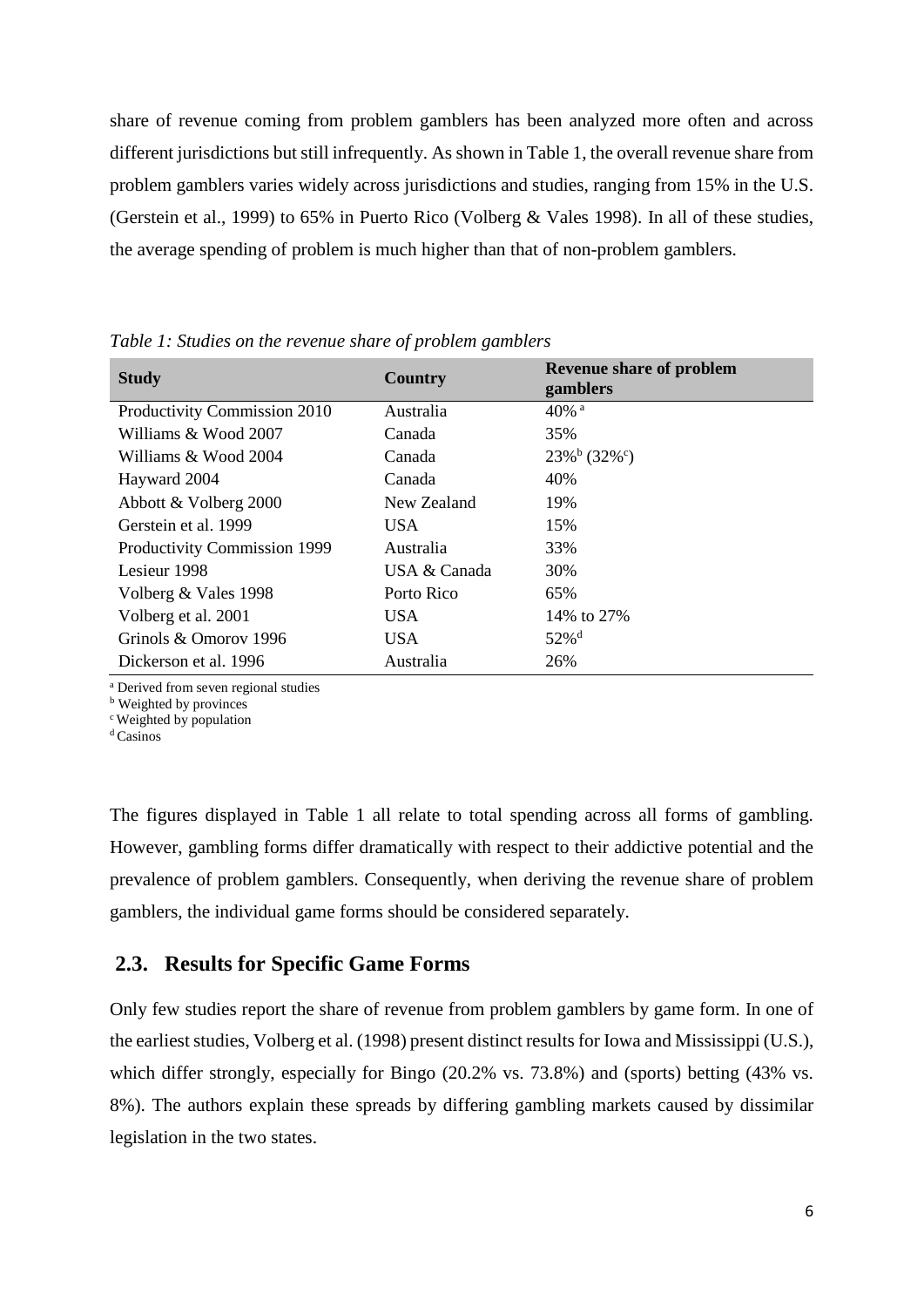A more recent study by Orford et al. (2013) reports rather low figures of revenue shares from problem gamblers for all gambling forms, between 1.5% for the national lottery, up to 22.9% for fixed-odds betting terminals, and 27.2% for dog racing. These results might be underestimations, since expenses were measured in categories, the highest category being "£501 or more" for 10 out of 15 forms of gambling and "£1,001 or more" for the remaining five categories; these categories were interpreted as £501 and £1001, respectively, cutting off all higher spending. As we will show in our analyses and as is also suggested by anecdotal evidence on bankrupted gamblers, it is quite likely that strongly addicted gamblers spend amounts far beyond these thresholds. Not taking the power law distribution of gambling expenses into account but instead using £501 or £1,001 for the top expense category will result in a considerable underestimation of the spending share of problem gamblers.

By contrast, Williams and Wood (2007) do account for the importance of the power law distribution in gambling spending. Their results for Ontario (Canada) appear to be representative of most of today's gambling landscape. The revenue share attributable to problem gamblers is lowest for lotteries (17%-19%) and Bingo (17%-28%), and highest for horse racing (38%-52%) and slot machines (61%-62%). However, these figures by themselves do not necessarily mean that concentration of gambling revenue is actually caused by problem gamblers.

## **2.4. High Concentration = Addictive Properties?**

The aforementioned studies clearly indicate that gambling demand is concentrated and that problem gamblers spend more than recreational gamblers. This suggests that the general concentration of gambling demand might be caused at least to some extent by the addictive properties of gambling.

And indeed, another result by Tom et al. (2014) confirms that membership in the small group of top-consumers is significantly related to pathological gambling; in other words, pathological gamblers are overrepresented among the most intense gamblers. Further evidence from Australia shows that money spent on gambling is a good indicator of gambling problems: problem gamblers (SOGS 5+) spend 35% of their net income on gambling and players at risk (SOGS 3-4) spend around 30% (Productivity Commission, 2010). This, in turn, means not only that gambling spending is concentrated in a group of high-intensity players but also that gambling problems are concentrated within the exact same group. This twofold concentration suggests that average gamblers should not be at the focus of gambling studies since they neither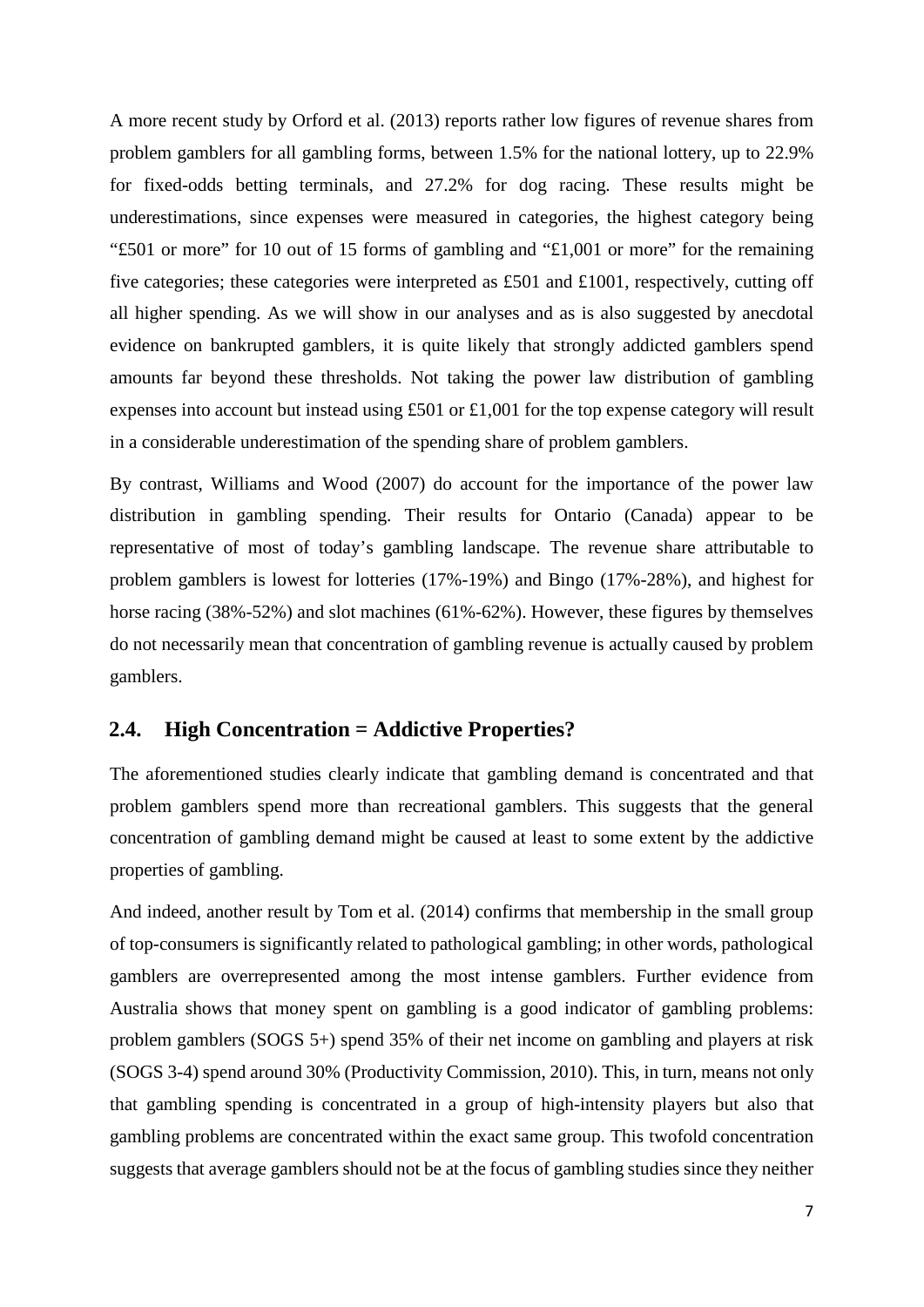generate a considerable amount of revenue nor typically experience gambling problems. However, at this moment, it is not clear to what extent the concentrations of gambling spending and gambling-related problems overlap and how much of the concentration of gambling spending is attributable to problem gamblers.

If addictive properties cause a concentration of demand, concentration of demand for addictive goods should be higher than for general consumer goods. But this is not the always case, as can be shown for alcohol. For example, 20% heaviest drinkers accounted for only 72% of total consumption, as measured by self-report for Canada in 2004 (Stockwell et al., 2009), which is close to the concentration observed by Takayuki et al. (2008) for general consumer goods purchased at convenience stores. At the same time, for alcohol the human body provides a natural ceiling of maximum intake per drinking session. By contrast, gambling is recognized as a *behavioral* addiction in the Diagnostic and Statistical Manual of Mental Disorders of the American Psychiatric Association. This means that the human body has no reaction that would stop a gambler at any point in his gambling session. Therefore, gambling may exhibit greater concentration of demand.[3](#page-7-0) While this is true for problem gamblers and recreational gamblers alike, the literature on spending shares of problem gamblers provides a sufficiently strong indication of a link between demand for gambling and its addictive properties to further investigate this relationship.

Instead of comparing the consumption patterns of gambling with other consumer goods that are necessarily of a different nature, we aim to provide a clearer picture of the connection between gambling demand and problem gambling by triangulating data from France, Canada, and Germany and contrasting these figures with the prevalence of problem gambling.

## **3. Methodology**

l

### **3.1 Key Indicators and Hypotheses**

We construct four key indicators: (1) concentration of revenue, (2) the prevalence of problem gamblers, (3) the share of revenue derived from problem gamblers, and (4) excess spending by

<span id="page-7-0"></span><sup>&</sup>lt;sup>3</sup> It could be argued that running out of funds functions is a natural ceiling that is analogous to the bodily reaction to substance intake. And yet gambling is different in this regard for two reasons: (1) depletion of funds can also apply to substance intake, so there we have two ceilings compared to only one in gambling; and (2) ATMs in casinos and credit cards for online gambling effectively prevent the depletion of funds.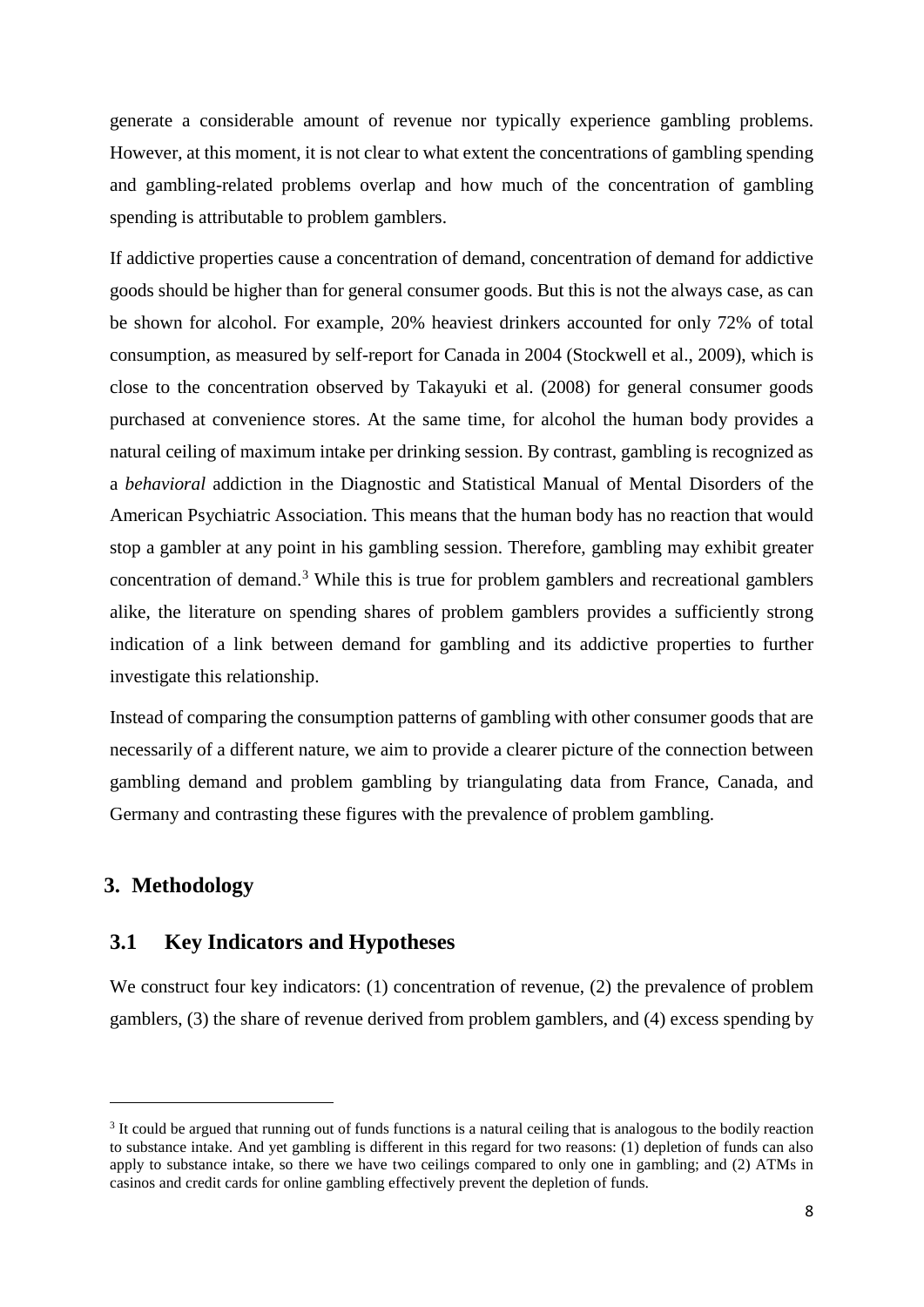problem gamblers. While we devote the next subsection to the GINI coefficient as our measure of concentration, the other key indicators are simpler to explain.

The prevalence of problem gamblers is operationalized as the percentage of gamblers who are identified as either problematic gamblers or pathological gamblers by validated screening instruments – in the case of our data, the fourth edition of the Diagnostic Statistical Manual of Mental Disorders (DSM-IV) of the American Psychiatric Association and the Problem Gambling Severity Index (PGSI). The prevalence of gambling problems is widely used as an indicator of the addictiveness of gambling in general and of specific forms of gambling in particular.

The share of revenue derived from problem gamblers is the percentage value of gross gaming revenue (stakes minus winnings) that comes from problem gamblers. By definition, it is 100% minus the share of revenue from recreational players. To measure the share of revenue derived from problem gamblers, we summed the expenses of those players who met the criteria for problem gambling and divided the total by the expenses of all gamblers. We like to note that for this measure it is important that gambling spending was measured using a question with an open answer instead of an ordinal scale with pre-determined answers to avoid underestimating the expenditures by the highest spenders. The share of revenue derived from problem gamblers is an indicator of how important this group is for the gambling market in general and the markets for specific game forms in particular.

We define excess spending of problem gamblers as the difference between the share of revenue derived from the group of problem gamblers and the prevalence of problem gamblers among the gamblers. It can be interpreted as the hypothetical share of revenue of problem gamblers that would not exist if these people were recreational gamblers and did not spend more than their peers. If, for example, 10% of all gamblers are problem gamblers, but they account for 25% of all spending, then excess spending is 15%. We thus follow Atkinson's (1970) logic that in a market unskewed by problem gamblers, we would find that the distribution along the Lorenz curve was mean preserving between, i.e. similar for, the different parts of the population – in our case, between the distribution of different gambling behaviors among all gamblers. This allows us to use excess spending as an indicator of the contribution that problem gamblers make to the concentration of gambling demand.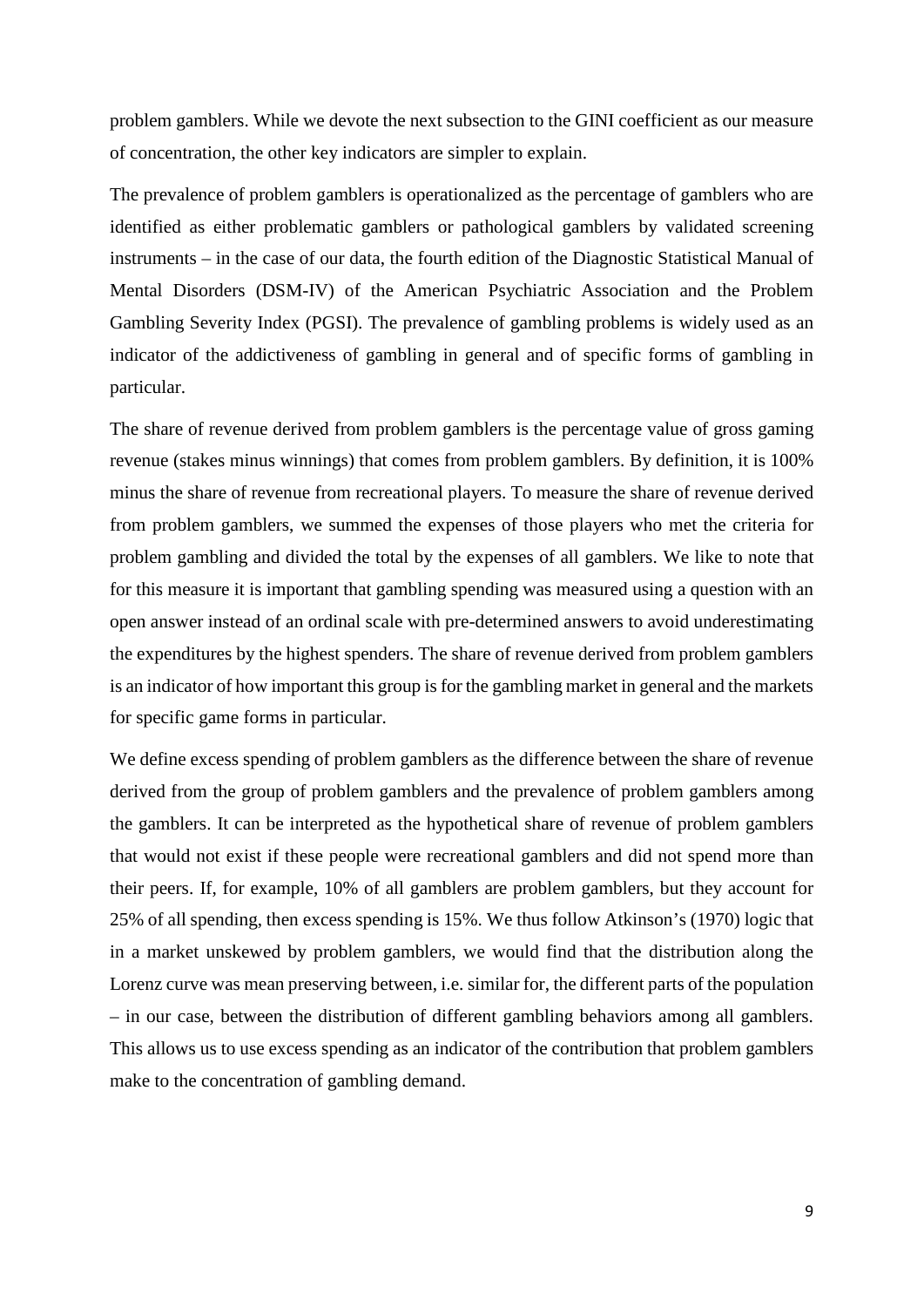Our main hypothesis is that there is a significant relation between the concentration of revenues and the addictive properties of gambling. We break this hypothesis down into three subhypotheses that we test empirically (see also Figure 1):

H1: A positive correlation exists between the concentration of revenues and the prevalence of gambling problems.

H2: A positive correlation exists between the concentration of revenues and the share of revenues derived from problem gamblers.

H3: A positive correlation exists between the concentration of revenues and excess spending by problem gamblers.

*Figure 1: Hypothesized relationships between problem gambling, excess spending, share of revenues by problem gamblers and concentration of demand*



#### **3.2 The GINI coefficient as a measure of concentration**

To estimate the concentration of revenue, we use the GINI coefficient. First developed by Corrado Gini in 1912, the coefficient is a popular measure of statistical dispersion. It is most commonly used in the context of income or wealth inequality but can easily be applied to the analysis of any form of concentration in general, especially revenue and spending concentration (Ceriani & Verme, 2012).

Gini (1912) himself defines the coefficient as "the mean difference from all observed quantities" (Ceriani & Verme, 2012). In more than one hundred years of continuous research, a rich variety of generalized methods of calculating the GINI coefficient was devised, with Gini's original work already including a number of versions of the coefficient. The variants are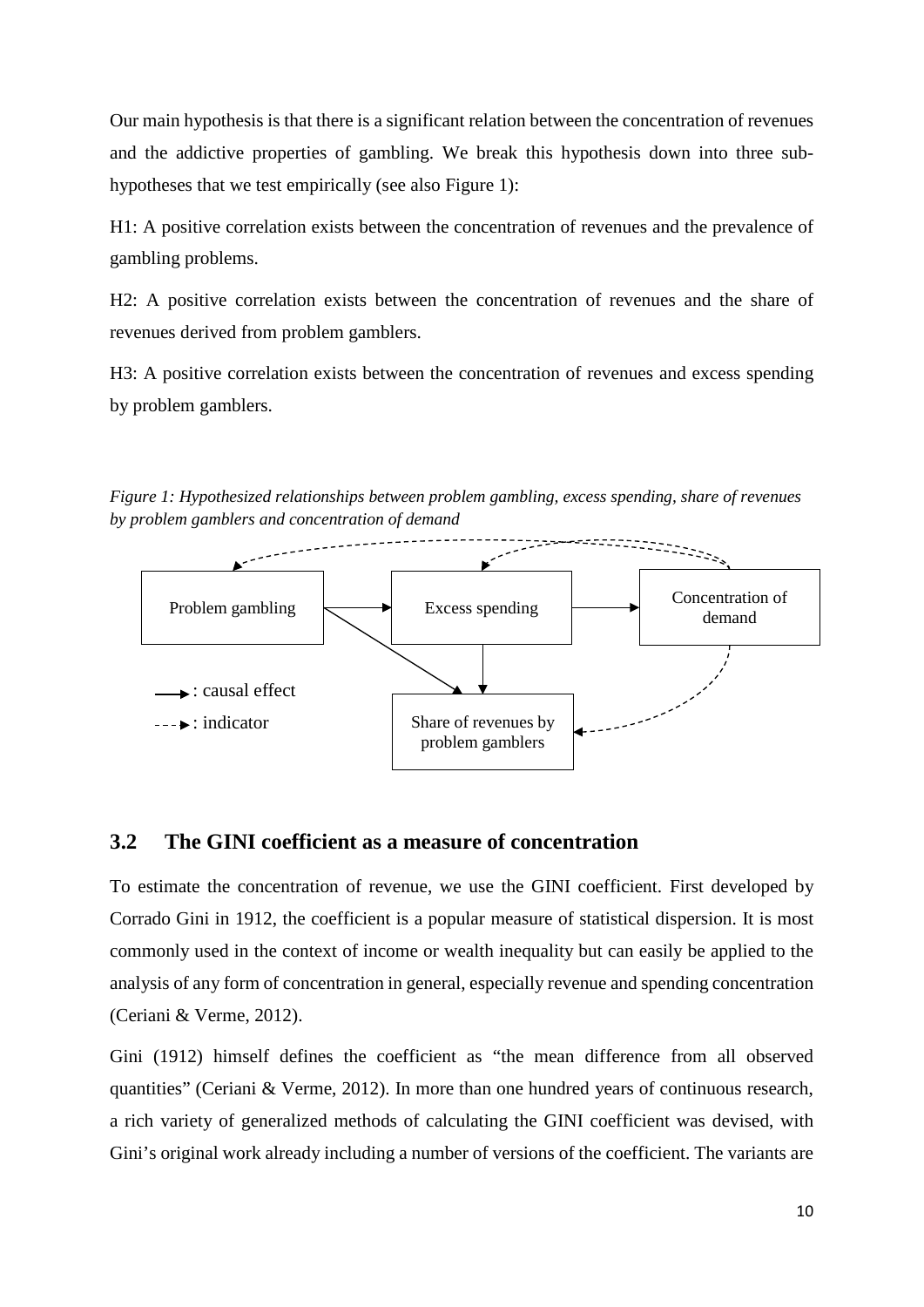suitable for different types of data and different sets of questions addressing either the variability of measures in contrast to absolute values or regarding the variability of objects against their own group (Gini, 1912; Abounoori & McCloughan, 2003; Ceriani & Verme, 2012).

Mathematically, the GINI coefficient *G* is defined as 1 minus twice the area under the Lorenz curve  $l = l(z)$  (Lerman & Yitzhaki, 1984). The Lorenz function is a monotonically increasing, twice-differentiable and convex function where *z* marks the cumulative proportion of – for instance – gamblers and *l* the corresponding cumulative proportion of revenue generated from these gamblers (Lorenz 1905). Since  $l(z)$  can be approximated by its frequency polygon the GINI coefficient

$$
G=1-2\,\int_0^1l(z)dz,
$$

can be estimated as

$$
G = 1 - \sum_{i=0}^{n-1} (F_{i+1} - F_i)(\Phi_{i+1} - \Phi_i)
$$

where  $f(x)$  is the proportion of the population with spending of x,  $F_{(x)} = \int_{x_0}^{x} f(y) dy$  represents the cumulative proportion of the population with spending of x, and  $\Phi_i = \frac{1}{\mu} \int_{x_0}^{x} y f(y) dy$  is the cumulative share in total spending (Atkinson, 1970; Heshmati, 2004).

The GINI coefficient is normalized between 0% and 100%, where 0% indicates perfect equality and 100% signifies perfect inequality. For instance, when all members of a population have the same income, the GINI coefficient is 0; with a GINI coefficient of 1, all the income would accrue to a single person. For consumption and, consequently, gambling: the higher the GINI coefficient, the stronger is the concentration of demand.

In the context of consumption, a high GINI coefficient can arise from a population with some very heavy consumers or a population with many people consuming very little (or both). Based on Becker & Murphy's (1988) model of rational addiction, a good with addictive properties is expected to have many light users and a few heavy users, causing a higher GINI coefficient compared to a regular good. For comparison, a typical Pareto distribution where 20% of the consumers account for 80% of the demand yields a GINI coefficient of around 60% (depending on the specifics of the distribution). For this study, we calculated the GINI coefficient as indicated above based on the individual answers of gamblers on their spending in each survey.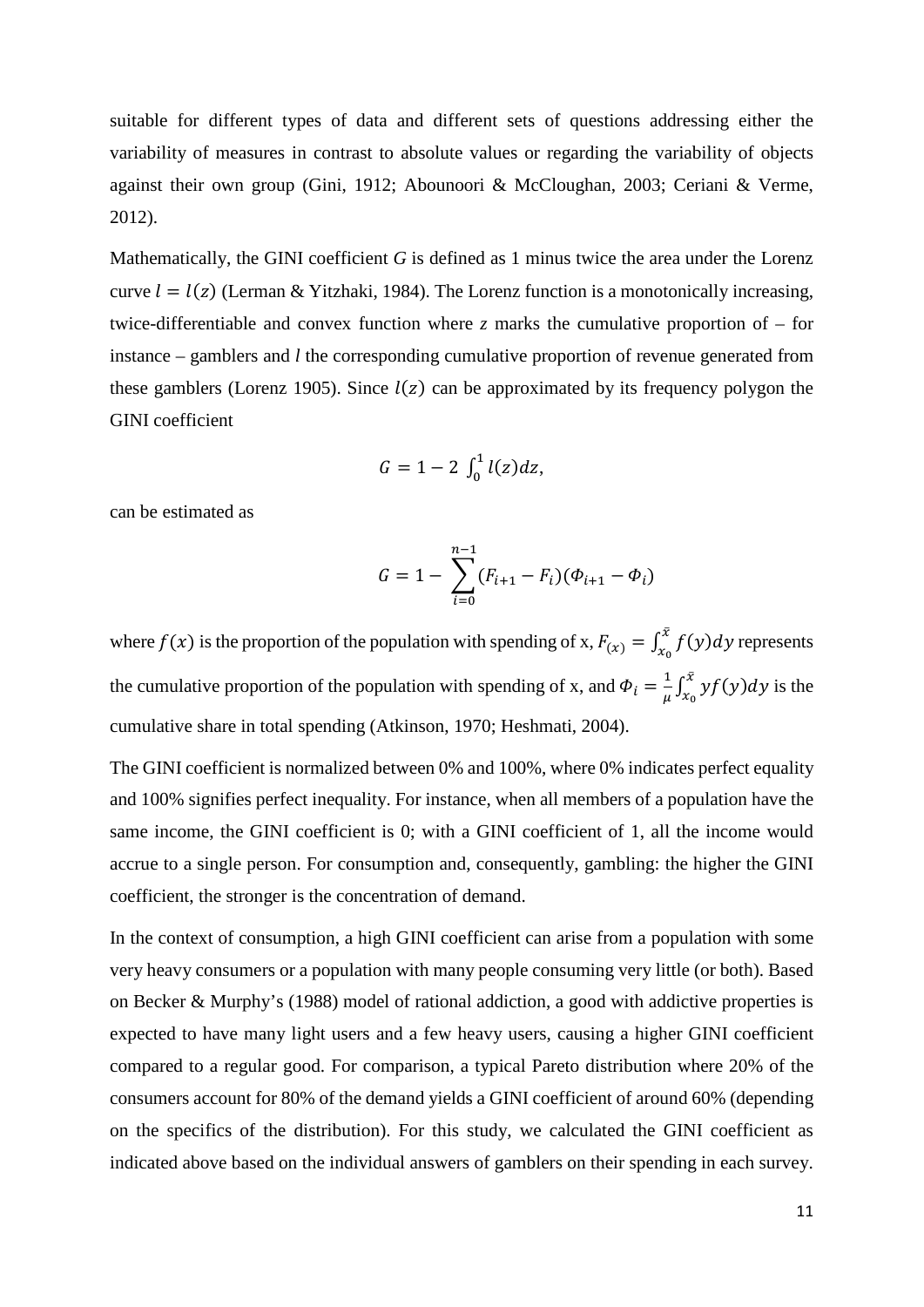### **3.3 Data from France**

The French survey was conducted as part of the Health Barometer, a national health survey carried out regularly by the French National Institute for Prevention and Health Education (Costes et al., 2015). A representative nationwide telephone survey was conducted, using a computer-assisted telephone interviewing (CATI) system, from December 2013 to May 2014 among 15,635 persons aged 15 to 75 years.

The sample was built from a two-stage random sampling design: a selection of households using random digit dialing covering all French metropolitan regions, and a random selection of one member of the household, using the Kish method. The sample was composed of two subsamples: landline and cell phone samples. The overall response rate was 64.3% (65.8% for the cell phone sample and 63.6% for the landline sample).

The data were weighted by the number of telephone lines and eligible persons in the household. They were also adjusted to represent the demographic structure of the French population according to age, gender, educational level, region of residence, and level of urbanization.

The participants responded to a set of questions about demographic characteristics, gambling patterns, health status, behaviors, and self-reported gambling-related problems. They reported their spending on each gambling activity either per occasion or on a weekly, monthly, or annual basis by answering to the question (translated from French): "How much money do you usually spend per session when you play these games? We want to know the amount of money you take out of your pockets when you gamble. This does not include money that you won." Total spending was calculated on an annual basis and is available for each game form.

The overall score on the Problem Gambling Severity Index (PGSI), a quantitative sub-section of the Canadian Problem Gambling Index, was used to assess the severity of gambling problems (Ferris & Wynne 2001). The PGSI consists of 9 items with answers reported on a 4-point Likert scale ('never'; 'sometimes'; 'most of the time'; 'almost always'). Respondents were categorized as non-problem gamblers (PGSI score  $= 0$ ); low-risk gamblers (score  $= 1-2$ ); moderate-risk gamblers (score  $= 3-7$ ); and problem gamblers (score  $= 8+$ ). The PGSI screening instrument can be found in Appendix A. Note that the instrument is an absolute measure, not a relative one (comparing a gambler to a reference population), which would lead to circular reasoning in the analysis.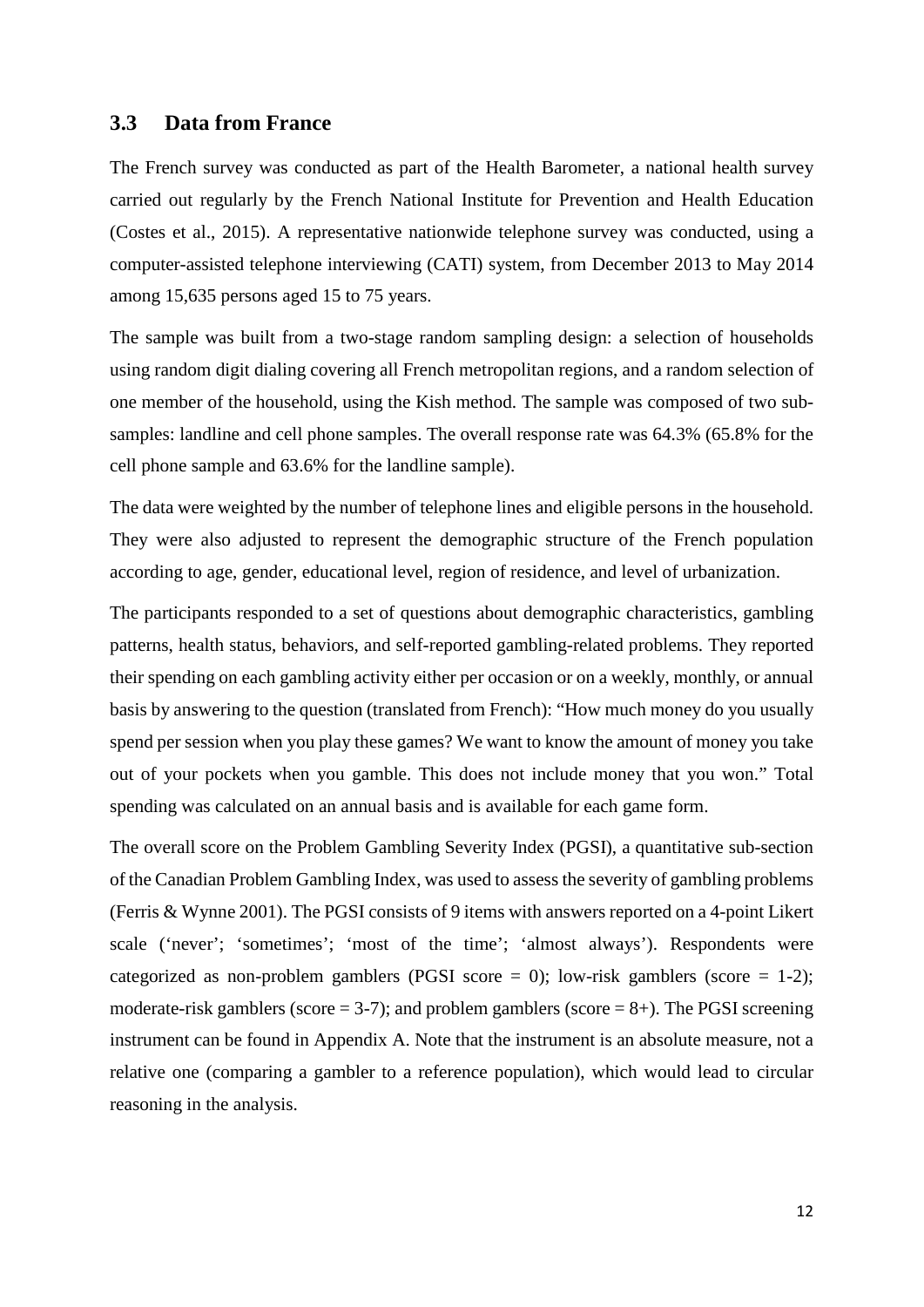## **3.4 Data from Québec**

The Québec data are derived from the ENHJEU-Québec Survey, which was conducted using a random sample of English or French-speaking Québecers over the age of 18 who lived in private residences throughout the province. The sample comprises 12,008 respondents interviewed between June 4 and September 18, 2012, using a CATI system.

A non-proportional stratified two-stage sampling design was employed; private households were selected through random digit dialing and one eligible person per household was picked at random. The sample was stratified according to administrative regions grouped along the urban-rural continuum. The overall response rate was 43.2%. The data were weighted to adjust for the multi-stage cluster sampling design and for non-response, as well as to ensure the sample was representative of the Québec adult population according to the census.

Respondents were asked a series of questions about their past-year gambling habits for 11 different gambling activities including online gambling. Participants reported their participation in each activity, the settings they gambled in, the severity of any gambling-related problems as measured by the PGSI (Ferris & Wynne, 2001), and any concurrent use of alcohol, cannabis or cigarettes. Annual spending was self-reported on an interval scale for each gambling activity, from which total past-year spending was calculated. The exact question was "How much money do you spend on average on a typical occasion when you play [game form]?" The respondents were given a choice of different time frames, from which the spending was then scaled to obtain an annual figure.

## **3.5 Data from Germany**

The empirical results for Germany are based on the Pathological Gambling and Epidemiology (PAGE) research program initiated by the German federal states. The PAGE project provides a rich epidemiological database on the prevalence of pathological gambling among the German population (Meyer et al., 2015). The data were collected by an interdisciplinary research group (EARLINT) at the University Hospital Lübeck and the University of Greifswald.

The random sample was obtained through a dual sampling setup with telephone interviews for the general population. It yielded 15,023 respondents aged 14 to 64, with a response rate of 52.4% for landlines and 56.6% for mobile phones. An additional 594 high-risk participants were recruited through in-depth one-on-one clinical interviews directly at gambling locations and through qualified addiction treatment facilities. EARLINT used large parts of Wittchen and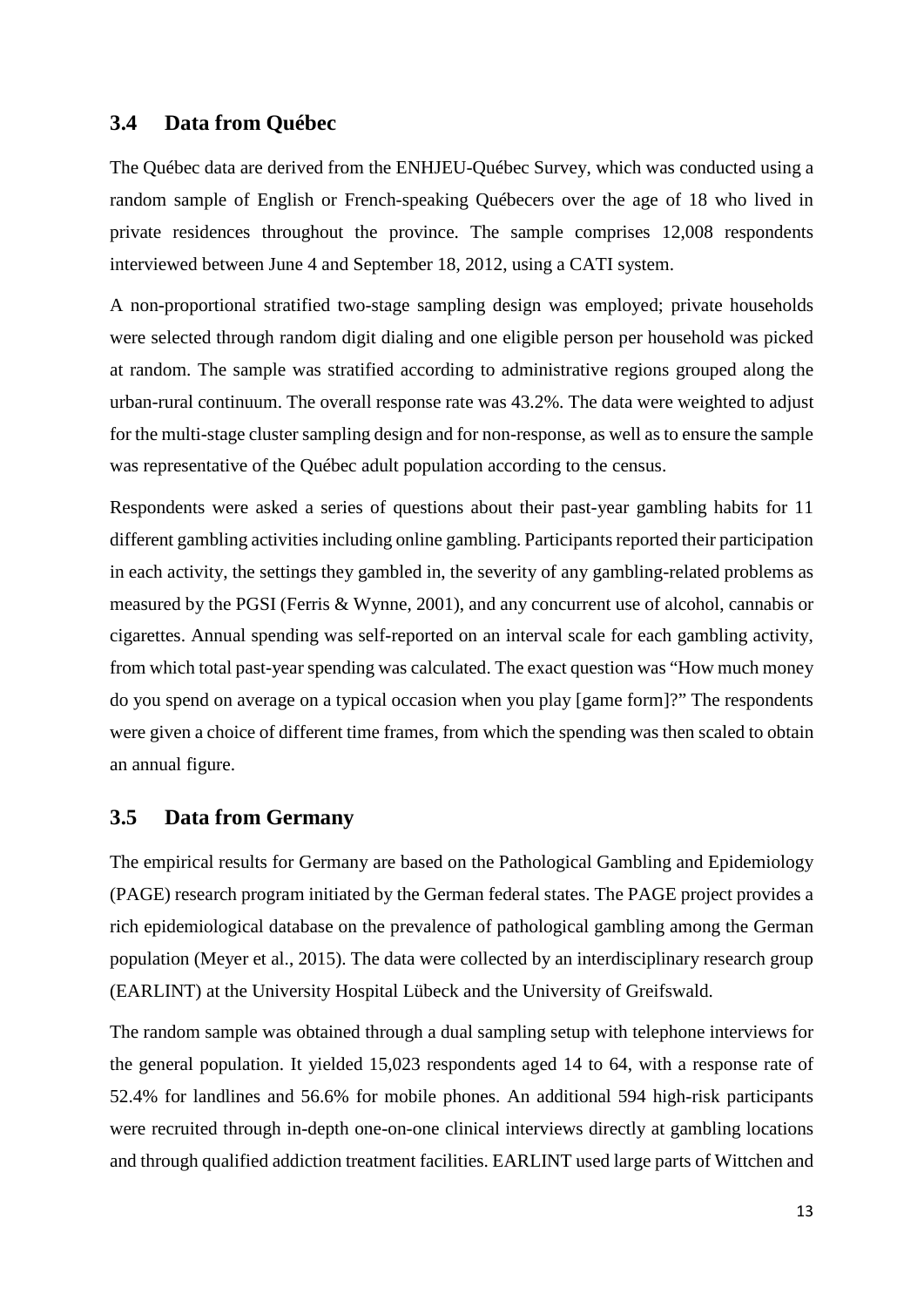Pfister's standardized Composite International Diagnostic Interview (CIDI-X) codebook (Meyer et al., 2015; Wittchen & Pfister, 2005), which allows for aggregation into parametric rating scale values with high test-retest reliability ( $\alpha$ =.49 to .83) and high evidential validity (α=.39 to .82; Wittchen & Pfister, 2005, 105f; Essau et al. 1999, Stinchfield 2003).

Individual gambling behavior and gambling problems were classified by the criteria established in the fourth edition of the American Psychiatric Association's Diagnostic and Statistical Manual of Mental Disorders (Saß et al., 2003). The DSM-IV criteria were standardized by translation into explicit questionnaire scale items for pseudonymous self-assessment in order to inhibit self-selection effects. Of the 337 respondents who scored on at least one DSM-IV criterion, 28 fulfilled one or two criteria (gamblers at risk), 36 met three or four criteria (problematic gamblers), and 273 met five to ten criteria (pathological gamblers). The DSM-IV criteria can be found in Appendix B. Importantly, like the PGSI, these criteria constitute an absolute rather than a relative measure.

The dataset contains interval data on spending, gambling participation (lifetime and 12-month prevalence), the number of gambling days per month and gambling hours per day, each differentiated by forms of gambling and channels of access, which permits more accurate analyses than ordinal data. The answer to the question on spending was voluntary and thus yielded only 2,923 answers<sup>[4](#page-13-0)</sup> and was not broken down by game form. Translated from German, the question was: "If you add up all your wins and losses over the past 12 months, did you win or lose in total, and by how much?"

#### **4. Results**

 $\overline{a}$ 

## **4.1 Concentration of Spending in General**

As Table 2 shows, gambling expenditures are most strongly concentrated in Germany with a GINI coefficient of 87.9%, followed by France (83.92%) and Québec (80.16%).

<span id="page-13-0"></span>The respondents and non-respondents differ significantly regarding their gender (a higher share of males responded), age (younger people responded more often), employment status (respondents were more likely to be employed), and education (respondents were better educated), but not regarding problem gambling. Thus, even though the German data might be somewhat unrepresentative, this does not affect the results regarding spending by problem gamblers.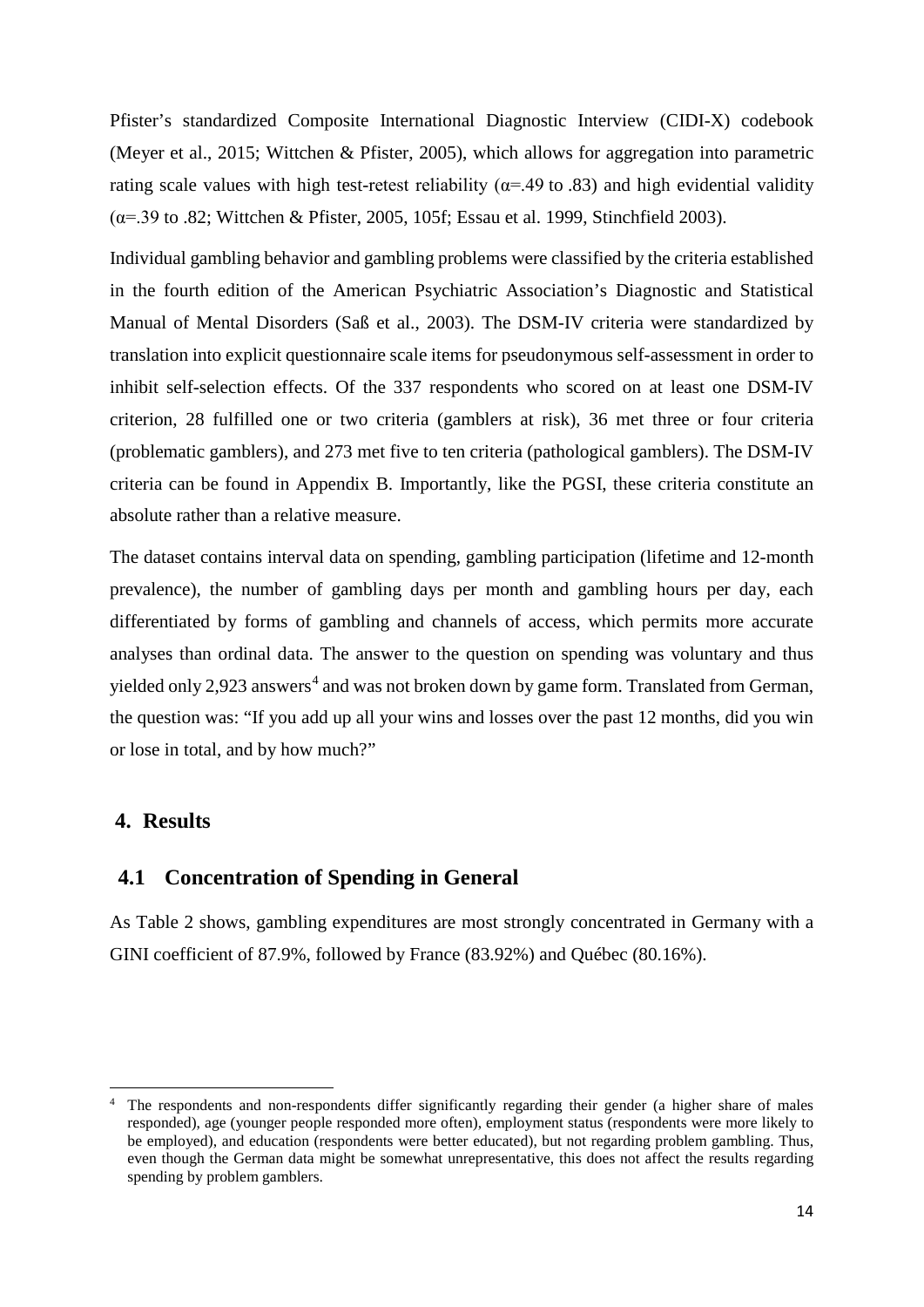|      | <b>France</b> | Québec | Germany |
|------|---------------|--------|---------|
| n    | 8,794         | 7,529  | 2,923   |
| GINI | 83.9%         | 80.2%  | 87.9%   |

*Table 2: Concentration of gambling spending as measured by the GINI coefficient*

Figure 2 shows the distribution of expenditure on all types of gambling for Québec, France, and Germany compared to a hypothetical Pareto distribution where 20% of consumers account for 80% of spending. Based on the evidence from the literature presented in Section 2, the hypothesis is that problem gamblers, who have lost control over their gambling behavior and thus spend much more than non-problem gamblers, are a major source of this additional concentration. This will be investigated in the next two subsections.





## **4.2 Share of Spending from Problem Gamblers**

As shown in the literature section, previous research on gambling behavior clearly indicates that problem gamblers spend much more on gambling than recreational gamblers. Table 3 provides information on the annual average and median spending of non-problem gamblers (PGSI score [France, Québec] or DSM-IV [Germany] score of 0-2), problematic gamblers (PGSI=3-7 or DSM-IV=3-4), and pathological gamblers (PGSI>7 or DSM-IV>4). Spending increases strongly with the severity of gambling problems: in France, pathological gamblers spend €13,424 (31.2 times more than recreational gamblers), in Québec the ratio is 48.6, and in Germany it is 23.5. The spending gap between pathological gamblers and recreational gamblers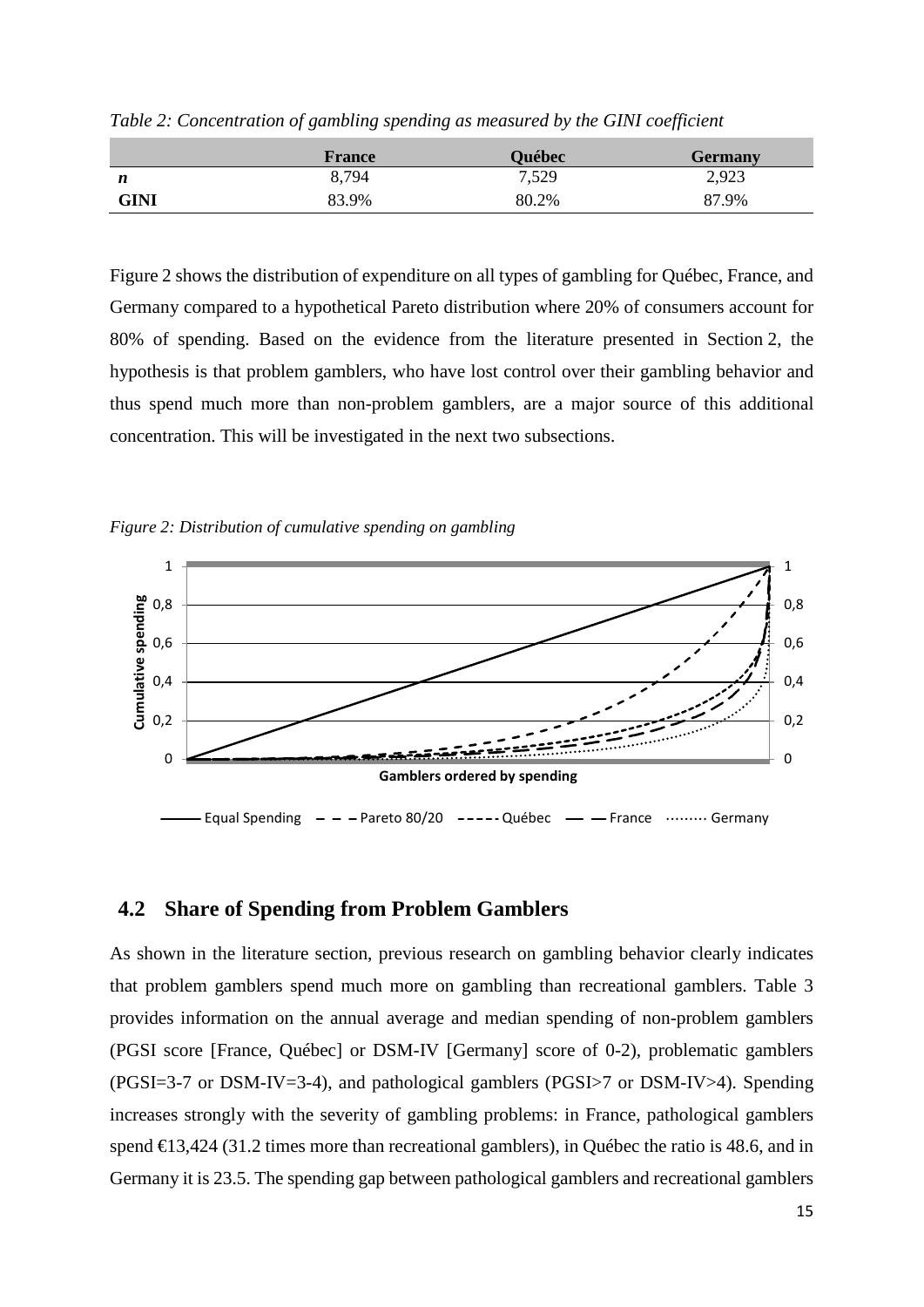is similarly high with respect to the median, with ratios of 75 in France, 45.8 in Québec, and 11.6 in Germany.<sup>[5](#page-15-0)</sup>

| Group                                 | <b>France</b>    |                |                | <b>Québec</b>    |          |         | <b>Germany</b>   |                    |               |
|---------------------------------------|------------------|----------------|----------------|------------------|----------|---------|------------------|--------------------|---------------|
|                                       | $\boldsymbol{n}$ | Average        | Median         | $\boldsymbol{n}$ | Average  | Median  | $\boldsymbol{n}$ | Average            | Median        |
| Non-problem<br>gamblers <sup>a</sup>  | 8,360            | $\bigoplus$ 30 | $\bigoplus$    | 7,367            | \$492    | \$140   | 2,788            | $\triangleleft$ 32 | $\bigoplus$ 7 |
| Problematic<br>gamblers <sup>b</sup>  | 339              | €4,200         | $\epsilon$ 760 | 124              | \$3,653  | \$1,560 | 86               | $\epsilon$ 253     | $\bigoplus$   |
| Pathological<br>gamblers <sup>c</sup> | 75               | €13,424        | $-6,000$       | 38               | \$23,928 | \$6,420 | 49               | $\bigoplus$ , 100  | €198          |

*Table 3: Annual average and median spending by problem and non-problem gamblers*

<sup>a</sup> PGSI 0-2 or DSM-IV 0-2

<sup>b</sup> PGSI 3-7 or DSM-IV 3-4

 $c$  PGSI > 7 or DSM-IV > 4

 $\overline{a}$ 

The much higher spending by problematic and pathological gamblers means that they account for more of the revenue than their head-count would imply. This is evident from a comparison of the prevalence rates of each player group and their spending shares, as depicted in Table 4. Problematic and pathological gamblers jointly account for 40.2% of all gambling expenses in France, 31.6% in Québec, and 32% in Germany.

To understand just how much expenditure is concentrated on gamblers experiencing problems, it is helpful to compare this group's prevalence rates to their share in expenditure. The larger the discrepancy between these variables, the greater the concentration of expenditures. This discrepancy is what we have defined as excess spending: the difference between prevalence and spending share. The table shows that excess spending is highest for pathological gamblers, especially in Québec and Germany. Only in France do problematic gamblers also overspend strongly, whereas the gap is rather small for problematic gamblers in Québec and nearly nonexistent in Germany.

<span id="page-15-0"></span><sup>5</sup> While the German gambling market per head is a somewhat smaller (175€ per adult per year) than those of France (200€) and Québec (379\$), this cannot explain the difference in the reported spending between our samples. Instead, we suspect that the lower values from the German sample are due to the different sampling strategy applied in that country. While both the Québec and the French survey asked about spending on the last gambling occasion and then inferred the annual amounts based on the reported frequency of gambling, Germans were directly asked about their spending over the last 12 months. The German question is much harder to answer precisely; respondents may already have forgotten about some spending, causing an underestimation. However, for our purposes, such absolute differences are immaterial as we analyze data within the countries and compare only relative data across countries.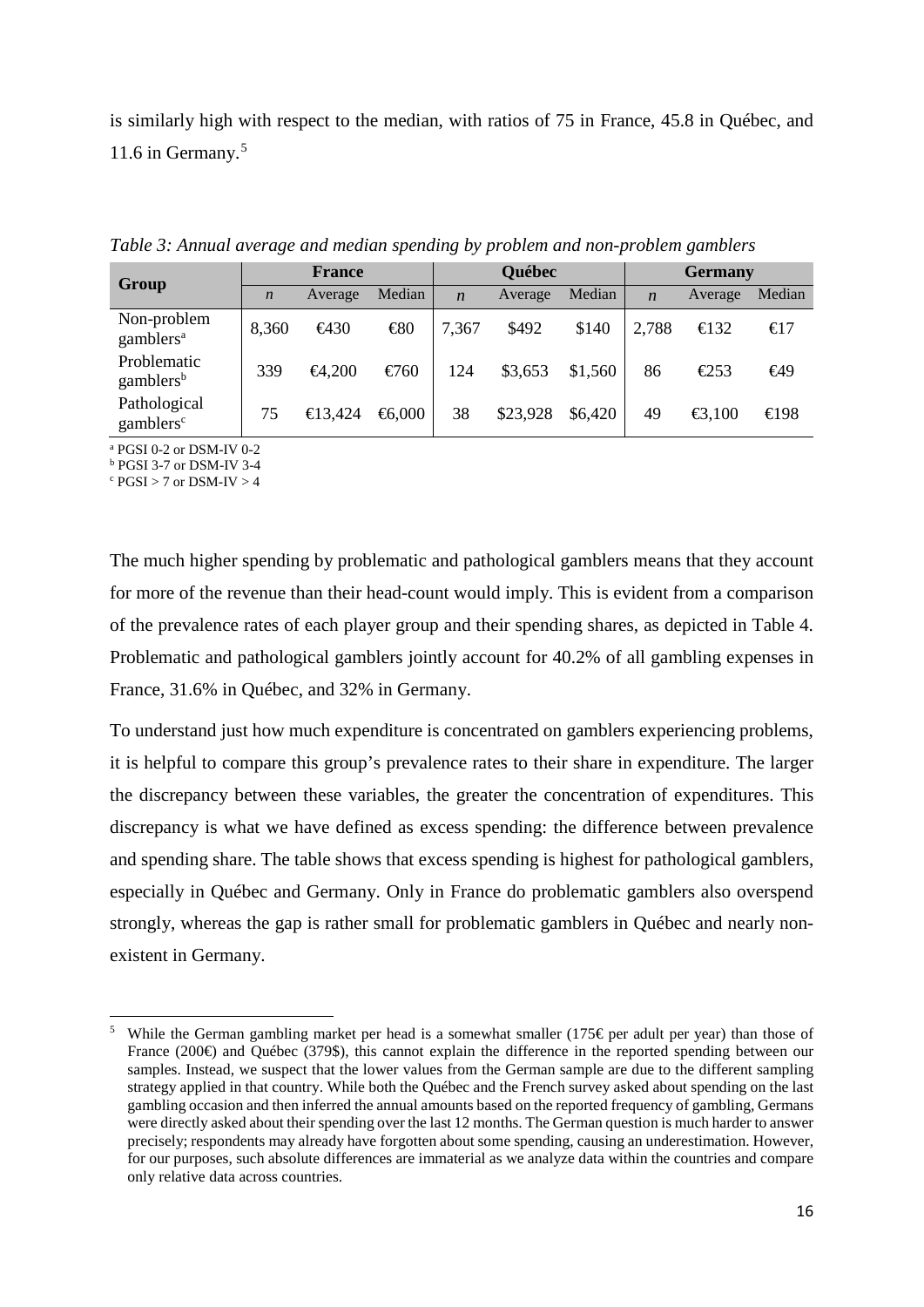|                                       |                 | <b>France</b>     |                               |                 | Québec            |                           | <b>Germany</b>  |                   |                    |
|---------------------------------------|-----------------|-------------------|-------------------------------|-----------------|-------------------|---------------------------|-----------------|-------------------|--------------------|
| Group                                 | Preva-<br>lence | Spending<br>share | <b>Excess</b><br>spendin<br>g | Preva-<br>lence | Spending<br>share | <b>Excess</b><br>spending | Preva-<br>lence | Spending<br>share | Excess<br>spending |
| Non-problem<br>gamblers <sup>a</sup>  | 95.3%           | 59.7%             | $-35.4%$                      | 97.3%           | 69.4%             | $-27.9%$                  | 95.4%           | 68.0%             | $-27.4%$           |
| Problematic<br>gamblers <sup>b</sup>  | 3.9%            | 23.6%             | 19.7%                         | 2.1%            | 10.8%             | 8.7%                      | 2.9%            | 4.0%              | 1.1%               |
| Pathological<br>gamblers <sup>c</sup> | 0.9%            | 16.6%             | 15.7%                         | 0.6%            | 19.8%             | 19.2%                     | 1.7%            | 28.0%             | 26.3%              |

*Table 4: Prevalence of gambling habits and revenue share derived from problem gamblers*

<sup>a</sup> PGSI 0-2 or DSM 0-2

<sup>b</sup> PGSI 3-7 or DSM 3-4

 $\text{c}$  PGSI > 7 or DSM >4

These results indicate that the concentration in gambling spending is mainly driven by problem gamblers, a hypothesis we support empirically in the next section. This does not mean, however, that spending is more concentrated *within* the group of problem gamblers. On the contrary: Spending becomes more homogenous with increasing gambling problems, as evidenced by the decreasing gap between the average and median spending of the different player groups. Also, the GINI coefficient falls with increasing gambling problems, as Table 5 shows. The only exception is pathological gamblers in Québec, whose GINI coefficient of 70.8% is higher than for problematic gamblers (64.5%), yet lower than for non-problem gamblers (74.5%).

## *5 Table 5: GINI coefficients in relation to gambling problems*

| Group                              |                  | <b>France</b> |                  | <b>Québec</b> | <b>Germany</b>   |       |
|------------------------------------|------------------|---------------|------------------|---------------|------------------|-------|
|                                    | $\boldsymbol{n}$ | <b>GINI</b>   | $\boldsymbol{n}$ | <b>GINI</b>   | $\boldsymbol{n}$ | GINI  |
| Non-problem gamblers <sup>a</sup>  | 8,360            | 80.3%         | 7,367            | 74.5%         | 2,788            | 86.4% |
| Problematic gamblers <sup>b</sup>  | 339              | 77.4%         | 124              | 64.5%         | 86               | 78.7% |
| Pathological gamblers <sup>c</sup> | 75               | 65.9%         | 38               | 70.8%         | 49               | 71.7% |
| <b>Full Sample</b>                 | 8,774            | 83.9%         | 7,529            | 80.2%         | 2,923            | 87.9% |

6 <sup>a</sup> PGSI 0-2 or DSM 0-2

7 <sup>b</sup> PGSI 3-7 or DSM 3-4

8 c PGSI > 7 or DSM > 4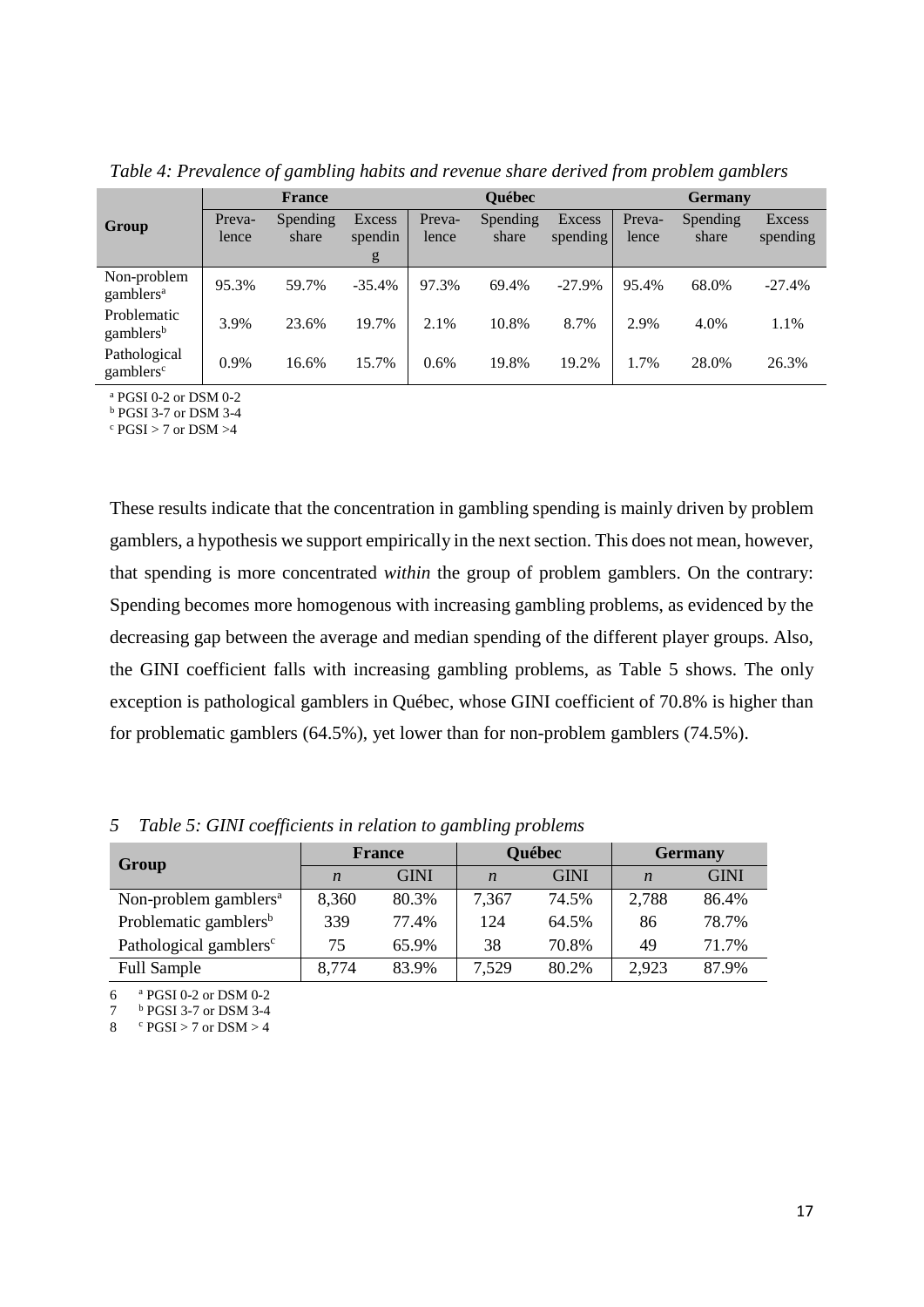#### **8.1 Concentration of Spending by Game Types**

As documented by a large body of literature, significant differences exist between the different gambling forms. This is true not only for their addictive potential but also for the share of revenue derived from problem gamblers, as discussed in Section 2. The game types can be ranked by their addictive potential, as proxied by their prevalence rates of problem gamblers. Table [6](#page-17-0) shows that lotteries have the lowest rate of problem gamblers among their customers.<sup>6</sup> The revenue shares from problem gamblers per game form indicate how strongly the operators depend on problem gamblers to sustain their business. The revenue shares show that, at 24.2% in France and 10.5% in Québec, lotteries depend the least on revenue from problem gamblers. In France, more than half of the revenue comes from problem gamblers in table games (76.1%), poker (63.3%), and sports betting (58.5%). In Québec, operators of slot machines rely most strongly on problem gamblers (76.3%), followed at a large distance by table games (44.1%) and poker (43.6%); sports betting generates a rather low share of revenue from problem players (16%).

|                               |                  |                             | <b>France</b>                     |                           |                               |                  |                             | <b>Ouébec</b>                     |                           |                               |
|-------------------------------|------------------|-----------------------------|-----------------------------------|---------------------------|-------------------------------|------------------|-----------------------------|-----------------------------------|---------------------------|-------------------------------|
| <b>Type of game</b>           | $\boldsymbol{n}$ | Prevalence<br>$PGSI \geq 3$ | Revenue<br>share<br>$PGSI \geq 3$ | <b>Excess</b><br>Spending | <b>GINI</b><br>all<br>players | $\boldsymbol{n}$ | Prevalence<br>$PGSI \geq 3$ | Revenue<br>share<br>$PGSI \geq 3$ | <b>Excess</b><br>Spending | <b>GINI</b><br>all<br>players |
| Sports betting                | 567              | 19.2%                       | 58.5%                             | 39.3%                     | 82.8%                         | 226              | 8.0%                        | 16.0%                             | 8.0%                      | 82.1%                         |
| Poker                         | 376              | 18.6%                       | 63.3%                             | 44.7%                     | 85.4%                         | 412              | 8.0%                        | 43.6%                             | 35.6%                     | 86.4%                         |
| Table games<br>$(w/o)$ poker) | 296              | 15.9%                       | 76.1%                             | 60.2%                     | 85.0%                         | 245              | 8.3%                        | 44.1%                             | 35.8%                     | 88.7%                         |
| Horseracing <sup>b</sup>      | 872              | 12.1%                       | 40.2%                             | 28.1%                     | 84.7%                         | 41               |                             |                                   |                           |                               |
| Slot machines<br>(EGMs)       | 897              | 9.9%                        | 41.0%                             | 31.1%                     | 87.6%                         | 999              | 8.7%                        | 76.3%                             | 67.6%                     | 92.8%                         |
| Scratch cards <sup>a</sup>    | 4,887            | 5.3%                        | 26.1%                             | 20.8%                     | 79.5%                         |                  | -                           |                                   |                           |                               |
| Lotteries                     | 6,384            | 4.7%                        | 24.2%                             | 19.5%                     | 78.6%                         | 7,360            | 2.7%                        | 10.5%                             | 7.8%                      | 67.6%                         |
| All gambling                  | 8,794            | 4.8%                        | 40.2%                             | 35.4%                     | 83.9%                         | 7,529            | 2.7%                        | 30.6%                             | 27.9%                     | 80.2%                         |

*Table 6: Prevalence of problem gamblers, their revenue shares and GINI coefficients, by game form*

<sup>a</sup> The Québec data set does not include information on scratch cards and horseracing.

 $b$  We omitted information for horseracing in Québec because  $n=6$  for PGSI $>=$ 3.

 $\overline{a}$ 

<sup>c</sup> Under "online gambling", the French data subsume the total gambling expenditure of players who have gambled online at least once during the last year. Therefore, the figures will include some gamblers who mostly play offline.

<span id="page-17-0"></span><sup>6</sup> This is also true for Germany, though Table 6 only covers France and Québec since the German data does not distinguish by game form.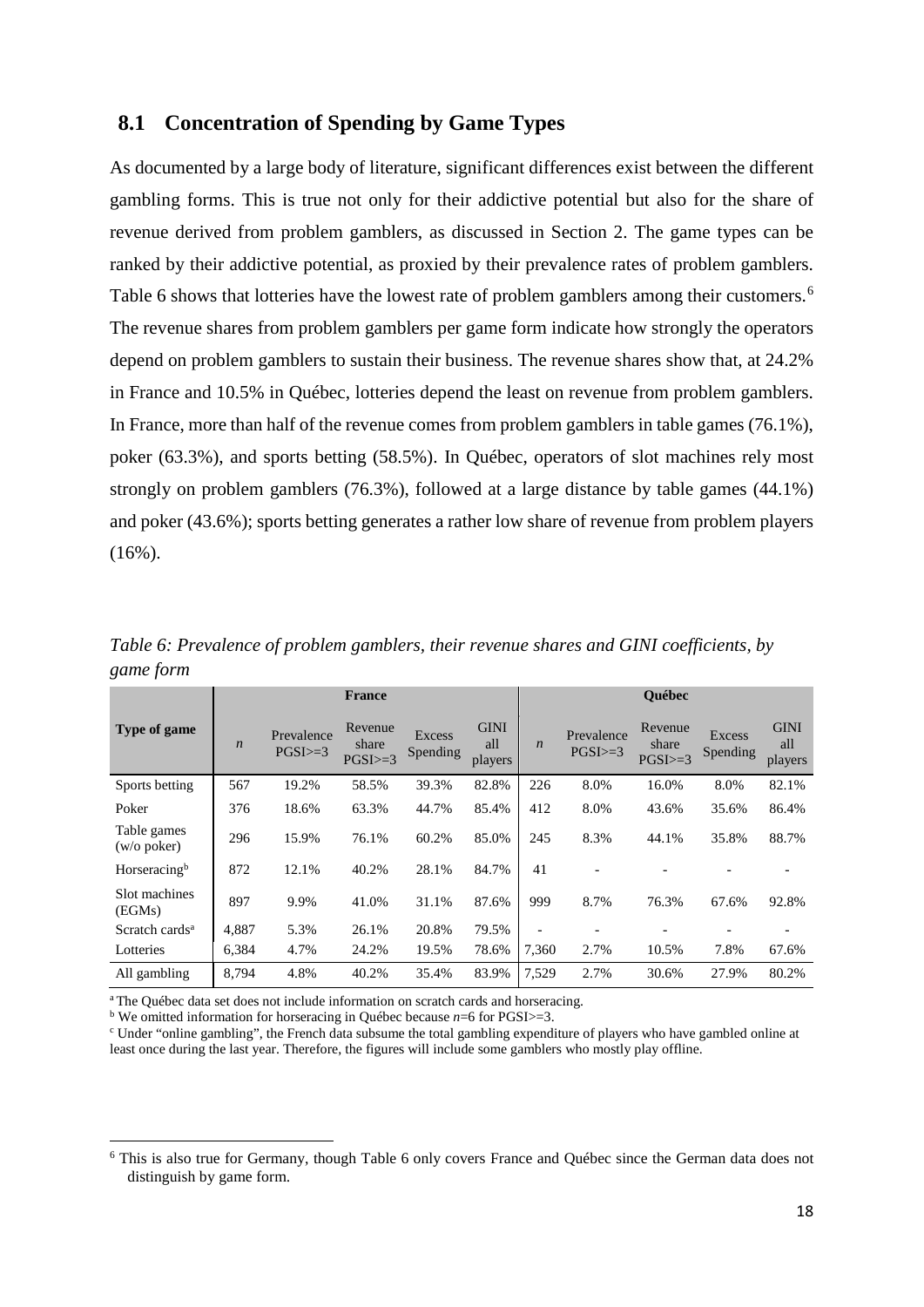The prevalence rate is one of two factors that drive the share of revenue derived from problem gamblers. The other one is excess spending of problem gamblers, that is, the degree to which problem gamblers overspend compared to non-problem gamblers and thereby cause concentration in spending. This factor is best measured as the difference between the revenue share and the prevalence rate. In all game forms, problem gamblers overspend compared to recreational gamblers. In France, table games exhibit the most excess spending by problem gamblers (60.2%), followed by poker (44.7%) and online gambling (44.4%). In Québec, the ranking is slot machines (67.6%), then (with a large gap) table games (35.8%) and poker  $(35.6\%)$ .

Spending is least concentrated in lotteries. This constitutes some evidence in support of the hypothesis that the concentration of overall gambling spending as measured by the GINI coefficient is driven by problem gamblers. While each survey on its own does not yield a significant correlation between the GINI coefficient and excess spending ( $r = .568$ ,  $n = 7$ ,  $p =$ .183 for France;  $r = .816$ ,  $n = 5$ ,  $p = .092$  for Québec), we find a strong and significant correlation when combining the results from both surveys ( $r = .714$ ,  $n = 12$ ,  $p = .006$ ), which supports hypothesis H3.<sup>[7](#page-18-0)</sup> The combination of both survey results also yields a significant positive correlation between the GINI coefficient and the revenue share from problem gamblers ( $r =$ .728,  $n = 12$ ,  $p = .005$ ), supporting hypothesis H2. Again there are no significant results for the individual surveys, likely because of sample size  $(r = .597, n = 7, p = .157$  for France;  $r = .856$ ,  $n = 5$ ,  $p = .064$  for Québec). There is no significant correlation between the GINI coefficient and the prevalence of problem gambling and thus no evidence in support of hypothesis H1.

## **5. Discussion**

l

#### **5.1 Interpretation**

Previous studies have shown that a small group of players account for a large part of the gambling market. Using three datasets from France, Québec, and Germany, we are able to confirm that spending on gambling products is highly concentrated. The GINI coefficients for general gambling spending are between 80.2% in Québec and 87.9% in Germany. In Québec, the GINI coefficients for different game forms vary between 67.6% for lotteries and 92.8% for

<span id="page-18-0"></span><sup>&</sup>lt;sup>7</sup> Note that spending data in the German survey is not broken down by game form thus cannot be included in this analysis.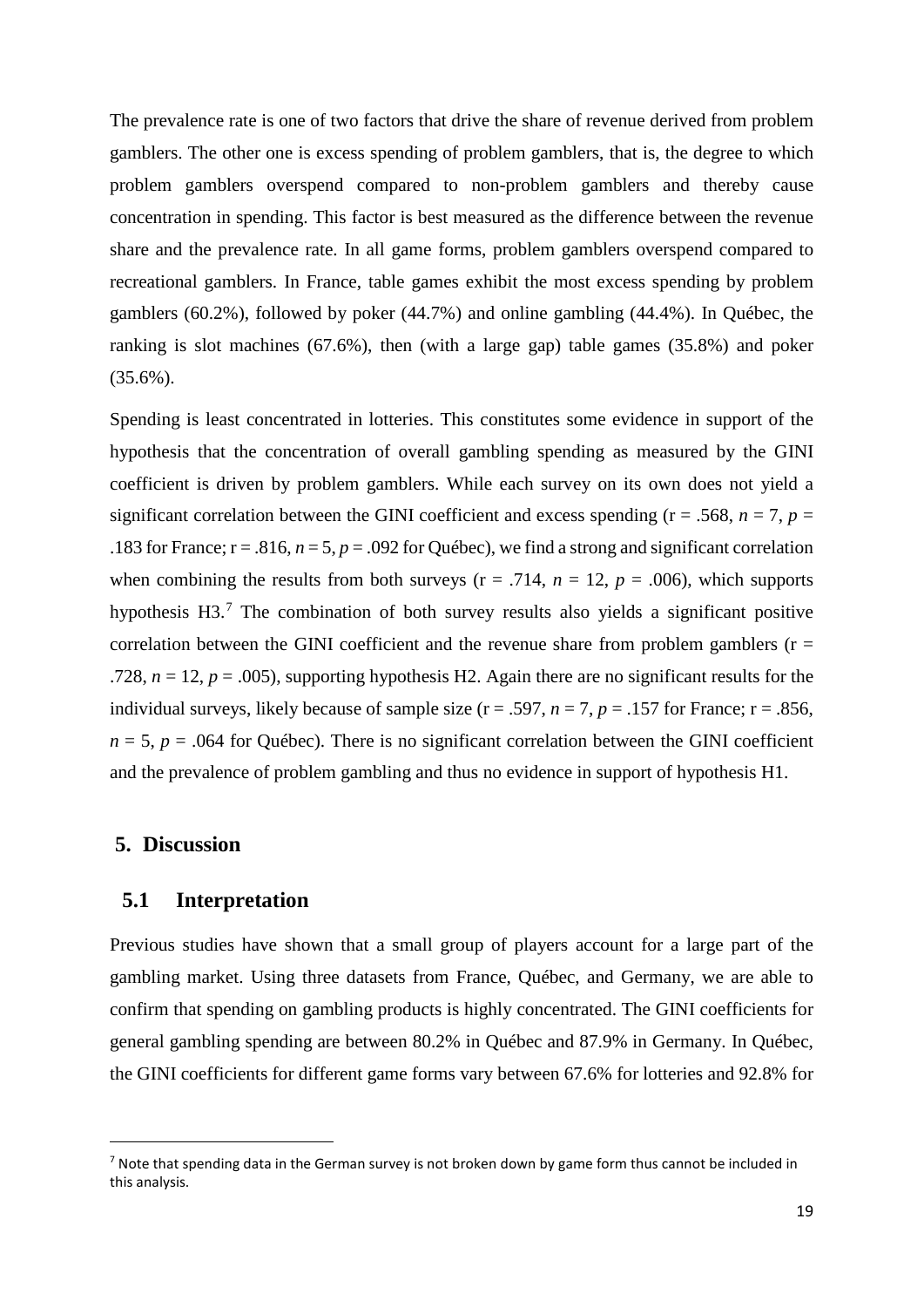slot machines. By comparison, the GINI coefficients for income are much lower: 30.7% for Canada, 29.3% for Germany, and 29.1% for France in 2017 (OECD, 2018).

We find evidence that part of the concentration of gambling spending is caused by problem gambling. In all three jurisdictions, pathological gamblers spend much more than non-problem gamblers: between 24 and 49 times more on average, and up to 75 times when comparing median spending in France. This supports Brosowski et al.'s (2015) results that spending is a very good indicator of gambling problems. For electronic game forms where live data on spending is readily available, suitable spending thresholds might thus be used to identify problem gambling behavior.

A potential other explanation of the concentration of gambling spending is inequality in income or wealth, as wealthier individuals may spend more on gambling. While this causality cannot be tested with the current data and must be left for future research, previous research found that gambling has a regressive effect that is likely to limit the effect of income and wealth on the concentration of spending: wealthier households spend more money but a smaller share of their income on gambling (Clotfelter & Cook, 1989; Williams et al., 2011). For example, in Canada, the lowest income quintile have been shown to spend 296 Dollar or 2.2% of their income on average per year on gambling while the highest quintile spend 536 Dollar but only 0.5% of their income (Marshall, 1998, p. 8). Other research has shown that the lowest income group is overrepresented among the group of the most intensive players (MacDonald et al., 2004). This further indicates that the effect of wealth and income on concentration of spending is limited, yet the exact magnitude of this effect remains to be determined – especially in comparison to the effect of problem gambling on spending concentration.

Recreational gambling produces benefits for both consumers and operators. By contrast, problem and pathological gambling is less beneficial or even harmful since it entails social costs (Fiedler, 2016). Hence, the larger the revenue share derived from problem gamblers, the less beneficial (or more harmful) a gambling form is likely to be. Despite problem gamblers only constituting a minority of players and an almost negligible part of any given country's population, they account for a significant share of gambling revenue: 40.2% in France, 31.6% in Québec, and 32% in Germany. If we distinguish by game form, this share increases up to 76.3% for slot machines in Québec and 76.1% for table games in France. Hence, the operators' financial incentives are unlikely to be well aligned with the responsible gambling efforts that aim to reduce both the number of problem gamblers and their spending. This finding should be kept in mind when discussing the design of responsible gambling programs.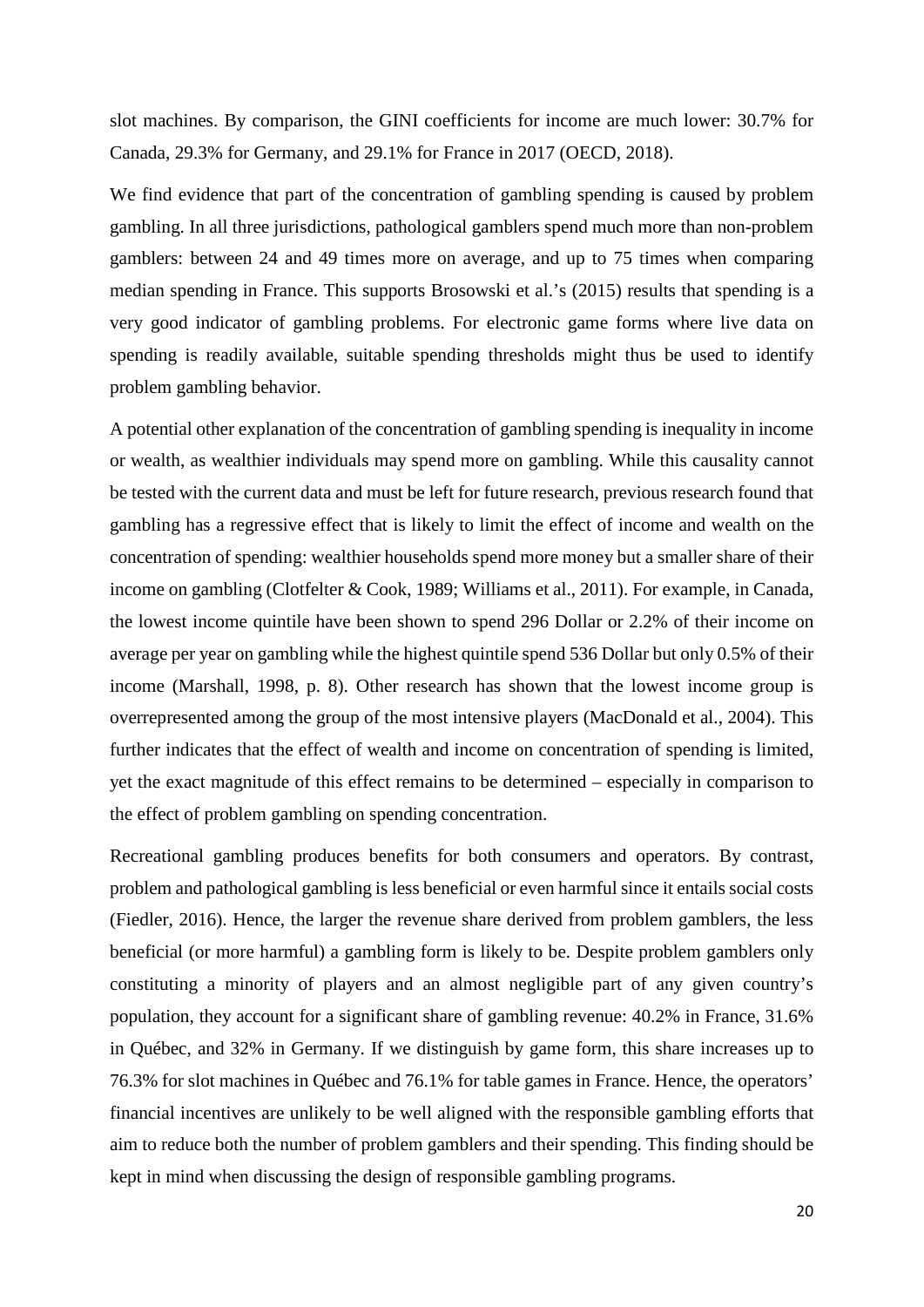We found evidence in support of our main hypothesis that the concentration of gambling demand is caused by problem gambling. While there was no significant correlation between the GINI coefficient as our measure of concentration and the prevalence of problem gamblers (H1), we believe this is caused by an offset between a lower GINI coefficient due to fewer problem gamblers and a higher GINI coefficient due to more low-intensity gamblers in game forms with low prevalence rates. We did found strong and significant correlations between the GINI coefficient and the share of revenue derived from problem gamblers as an indicator of the importance of problem gamblers for gambling demand (H2), as well as between the GINI coefficient and excess spending as an indicator of the contribution of problem gamblers to the concentration of gambling demand (H3). This can be seen as evidence that the concentration of demand for gambling is attributable not so much to the mere presence of problem gamblers but rather to their extreme spending patterns. In turn, the degree of concentration of gambling spending can be used as a proxy for excess spending and the share of revenues derived from problem gamblers. Therefore, it is also a suitable complement to the use of prevalence rates of problem gamblers that can only be obtained in costly large-scale surveys. Since the GINI coefficient can be monitored more easily (even in real time for electronic gambling forms), it might be a worthwhile additional tool for regulators to monitor and evaluate different game forms and operators, and potentially even to assess the necessity of regulatory intervention.

Our results also suggest that spending in gambling is more strongly concentrated than spending on other behavioral consumer goods that lack an addictive component. If that is indeed so, concentration of demand could be used as an indicator to identify products that are addictive and potentially harmful. We therefore think that this hypothesis warrants additional investigation.

#### **5.2 Limitations**

Th study is subject to a number of limitations. First, our analysis relies exclusively on selfreported data which, particularly in the context of gambling expenditure, is inevitably inaccurate (Blaszczynski et al., 2006). For example, comparing gambling expenditure figures from the Australian Household Expenditure Survey with gamblers' actual losses, slot machine gamblers were shown to report only 2.9% of their true losses (Productivity Commission, 2010, p. B.3). At table games, the reported spending is negative, meaning that gamblers report that they win on average, which is not possible. The opposite effect may occur if the question is phrased in such a way that it may be misconstrued to ask about the amount wagered, rather than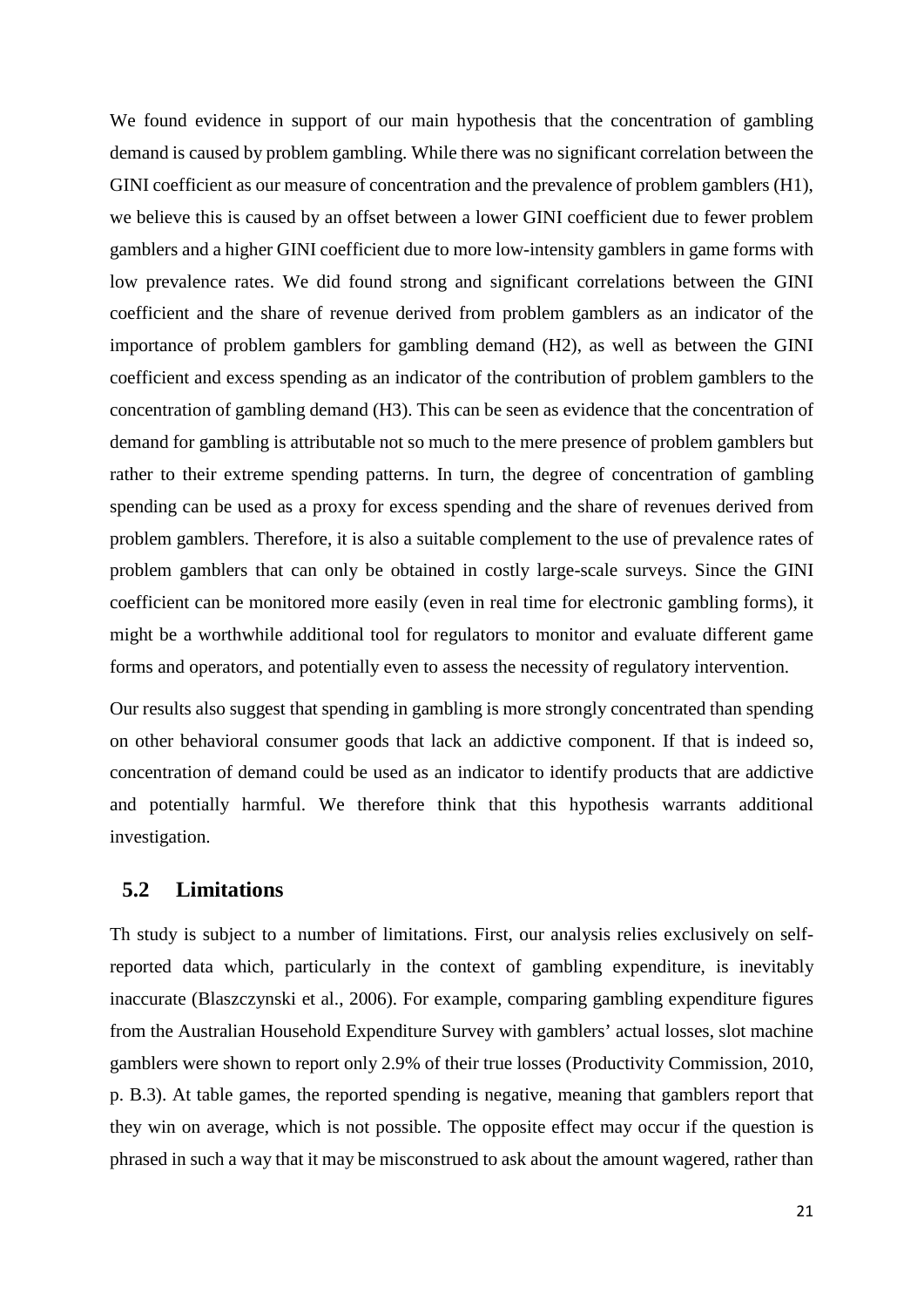the amount lost. For example, at a pay-out ratio of 95%, the amount wagered is 20 times the losses. Such overestimation was reported by Williams and Wood (2004) for Canada, where players' extrapolated losses exceeded the actual losses by a factor of 2.1.

Second, it must be acknowledged that the screening instruments we use to determine problem gambling, PGSI and DSM-IV, are not identical. However, the two instruments yield similar results that are highly correlated  $(r = .83)$ , and the results for problem gambling rates are comparable (Stinchfield et al., 2007).

Third, the longer a time horizon of a question, the more infrequent players are included in a sample. Since the GINI coefficient is affected when infrequent gamblers with very low spending leave or join the player pool, GINI coefficients cannot be compared across different time horizons. This must be borne in mind, especially if different game forms or jurisdictions are compared. One year may well be the optimal time horizon since it includes a full cycle of seasonable gambling patterns that could have an impact on spending. Furthermore, it ensures comparability to other year-based indicators like for example the 12-month prevalence rate of gambling problems.

Fourth, while we take account of the heterogeneity of gambling by dividing the data by game forms, two limitations to this approach should be mentioned. First, the nature of a game form can vary across jurisdictions, for example because of regulation or cultural differences. Second, the boundaries between game forms are not always clear. This is especially true for the different forms of betting, for example live-betting vs. fixed-odds betting, betting on sports vs. horses, or betting online vs. offline. Aggregating these variants into game forms can lead to a loss of information – a problem that should be kept in mind when comparing different key indicators across game forms.

Fifth, differences in GINI coefficients across game forms can be attributable to game forms being more or less attractive to high spending gamblers as well as low spending gamblers. If, for example, problem gamblers play every game form and distribute their spending equally among them, there can still be differences in the GINI coefficients based on the attractiveness of the game forms to players who spend only small amounts. Hence, differences in GINI coefficients need not be due solely to differences in the addictive potential of the various game forms.

Finally, it must be noted that a reduction in high spenders is not the only cause for a reduction of spending inequality as measured by the GINI coefficient. An increase in recreational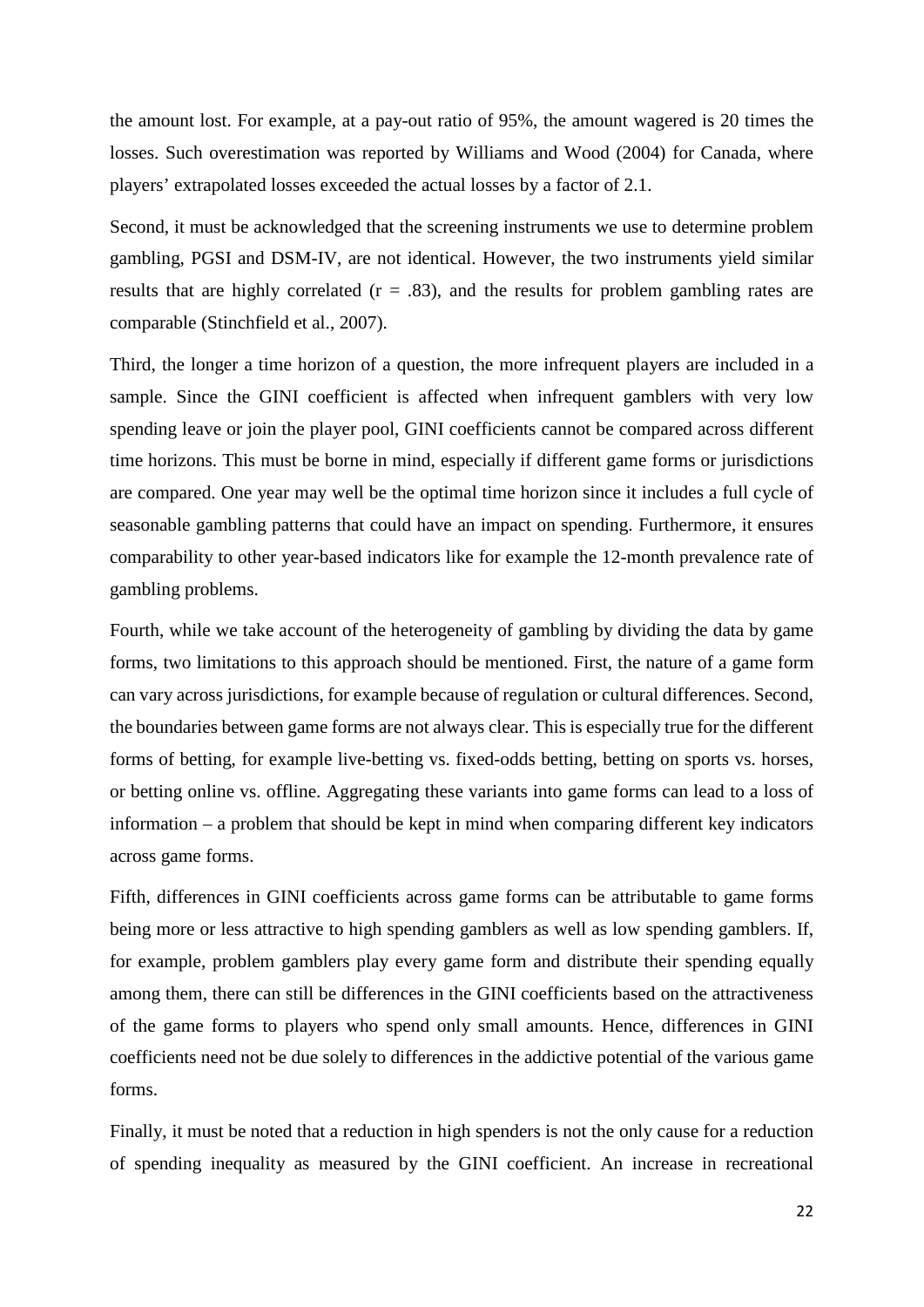gambling also reduces the inequality. A reduction in the GINI coefficient can thus have two causes, and regulators are likely to prefer a reduction in inequality due a reduction in problem gambling rather than an increase in recreational gambling. From the standpoint of consumer welfare, a decrease in spending of high spending problem gamblers is certainly more important, but an increase in recreational gambling could also be positive – given that recreational gamblers enjoy gambling and experience little harm. A reduced inequality in spending can thus be considered beneficial in both cases. This does not mean that regulators should foster recreational gambling to reduce the GINI coefficient, though.

### **6. Conclusion**

Gambling regulators must evaluate their regulatory efforts. When it comes to gambling addiction, the prevalence rate of problem gamblers plays a vital role. Surveys are regularly conducted in all major jurisdictions to determine the rate of problem gamblers among the general population, among the group of gamblers in general, and also among users of a specific gambling form. As prevalence rates only respond to regulatory changes with a time lag, regulators are actively looking for additional indicators to evaluate the success of their efforts.

One important alternative indicator for regulators, which is often discussed in the literature but not always analyzed in epidemiological surveys, is the share of revenue derived from problem gamblers. This indicator is valuable for evaluating gambling in general and different gambling forms in particular. It provides a measure of the part of the market that would not exist with perfect prevention. The greater this share, the higher the social costs relative to the benefits enjoyed by non-problem players. Having reviewed the relevant literature on this indicator, we found that the share of revenue from problem gamblers differs by jurisdiction and even more so by game form. Where allowed outside of casinos, slot machines have the highest share of revenue coming from problem gamblers  $($ >60%) – a finding that supports the substantial body of evidence on the strongly addictive potential of high-frequency slot machines.

These big spenders are important not only because of their contribution to the operators' profits but also because studies have shown that it is often problem gamblers that spend much more than other gamblers. We call the difference between the problem gamblers' share of revenue and their prevalence rate 'excess spending'. It can be interpreted as that part of the problem gamblers' expenditure that is solely attributable to their gambling problems. While the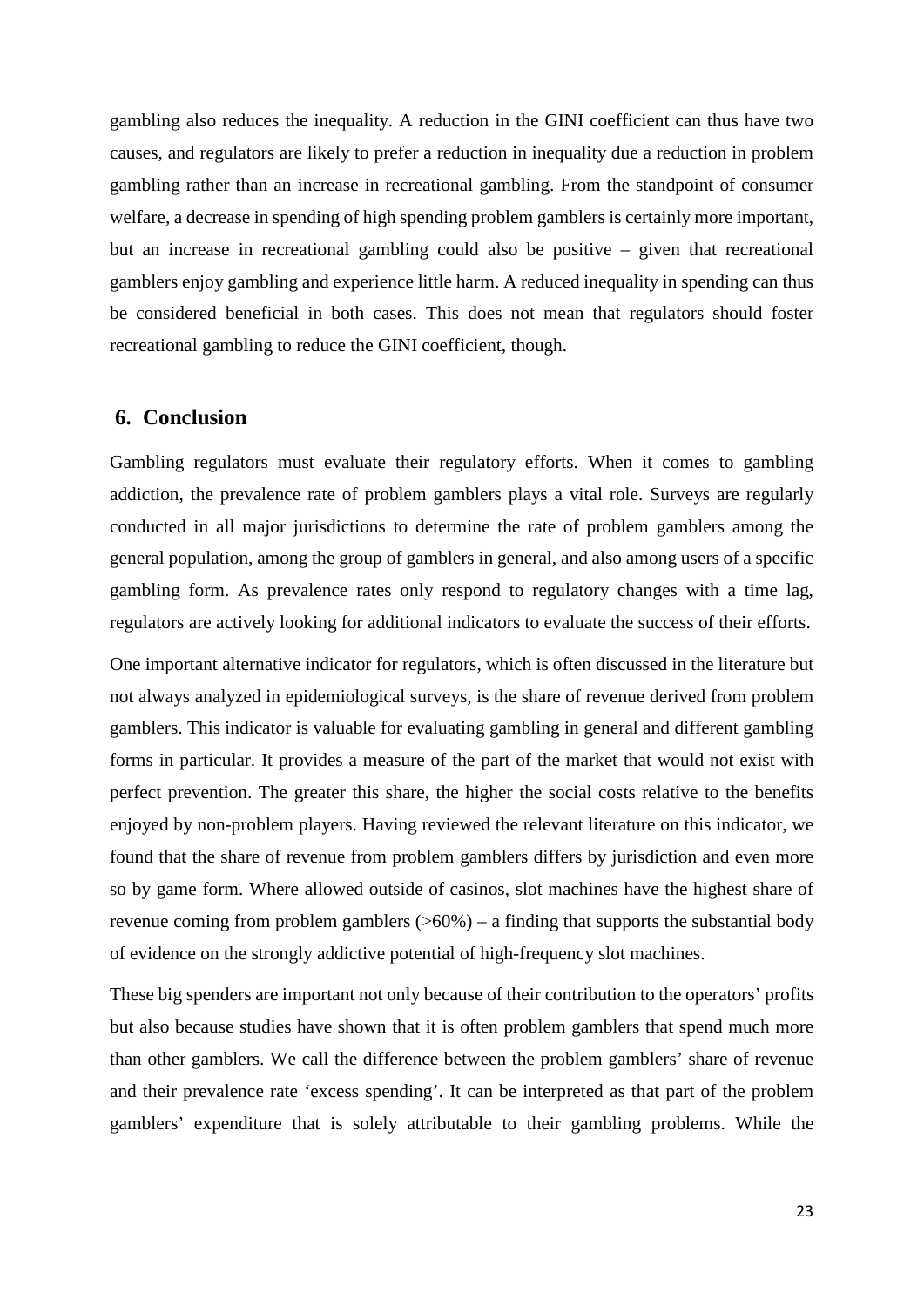prevalence of problem gamblers refers to the number of people affected, excess spending may be interpreted as denoting the severity of their problems.

Using survey data from France, Québec and Germany, we found that gambling demand is strongly concentrated, with GINI coefficients between 80% and 88%. Strong and significant correlations of GINI coefficients with the share of revenue derived from problem gamblers as well as with excess spending were found, indicating that the effect of problem gambling – spending more than recreational gamblers – is causing a concentrated demand for gambling.

Future studies should assess the concentration of demand by deriving it from the very same surveys that yield the prevalence rate of problem gambling with a simple open question on spending over the last month or year. In addition, this information can easily and automatically be recorded for any kind of electronic games like slot machines, sports betting, online poker, or online casino games. Especially for these game forms we suggest that regulators consider adding the GINI coefficient to their toolbox as an easily available indicator and a complement to prevalence rates to evaluate different game forms, specific operators, and potentially also to guide legislative changes.

#### **References**

- Abbott, M. W. & Volberg, R. A. (2000). *Taking the Pulse on Gambling and Problem Gambling in the Community: Phase One of the 1999 National Prevalence Study*. Auckland: Department of Internal Affairs.
- Abounoori, E. & McCloughan, P. (2003). A simple way to calculate the Gini Coefficient for grouped as well as ungrouped data. *Applied Economics Letters*, 10, 505–509.
- Atkinson, A. B. (1970). On the measurement of inequality. *Journal of Economic Theory*, 2, 244-263.
- Australian Institute for Gambling Research (1995). *Report of the first year of the study into the social and economic impact of the introduction of gaming machines to Queensland clubs and hotels*. Brisbane: Queensland Department of Families, Youth and Community Care.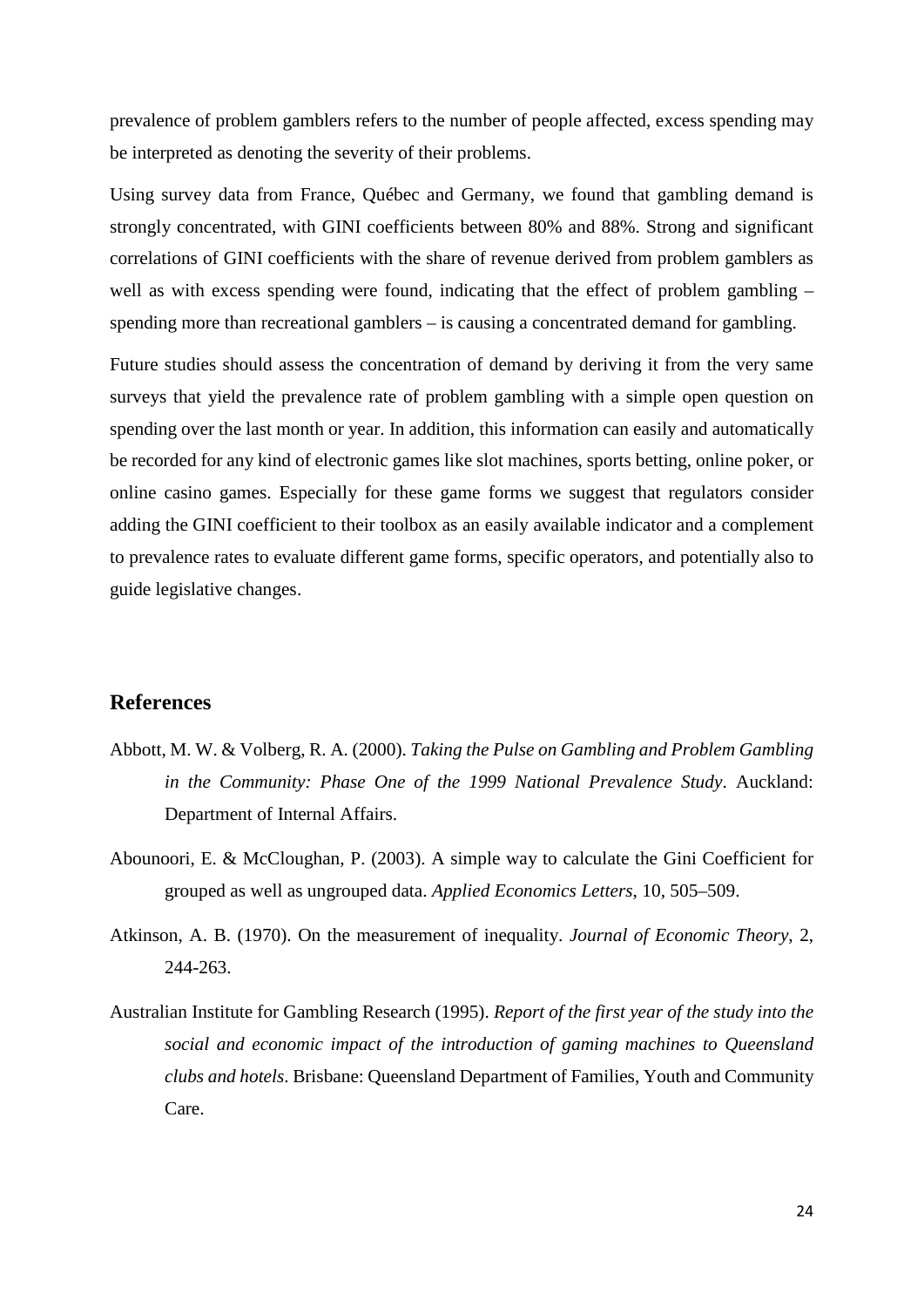- Blaszczynski, A., Ladouceur, R., Goulet, A. & Savard, C. (2006). "How much do you spend gambling?": Ambiguities in questionnaire items assessing expenditure. *International Gambling Studies*, 6, 123–128.
- Brosowski, T., Hayer, T., Meyer, G., Rumpf, H.-J., John, U. & Bischof, A. (2015). Thresholds of Probable Problematic Gambling Involvement for the German Population: Results of the Pathological Gambling and Epidemiology (PAGE) Study. *Psychology of Addictive Behaviors*, 29, 794–804.
- Ceriani, L. & Verme, P. (2012). The origins of the Gini index: extracts from Variabilità e Mutabilità (1912) by Corrado Gini, *Journal of Economic Inequality*, 10, 421–443.
- Clotfelter, C. T. & Cook, P. J. (1989). *Selling Hope. State Lotteries in America*. Cambridge: Harvard University Press.
- Costes, J.-M., Eroukmanoff, V., Richard, J.-B. & Tovar, M.-L. (2015). Les jeux d'argent et de hasard en France en 2014. *Observatoire des jeux*, 4, 9.
- Currie, S. R., Miller, N. V., Hodgins, D. C. & Wang, J. (2009). Defining a threshold of harm from gambling for population health surveillance research. *International Gambling Studies*, 9, 19–38.
- Dickerson, M. G., Baron, E., Hong, S.-M. & Cottrell, D. (1996). Estimating the extent and degree of gambling-related problems in the Australian population: A national survey. *Journal of Gambling Studies*, 12, 161–178.
- Essau, C.A., Wittchen, H.-U. & Pfister, H. (1999). DIA-X-Interview. *Diagnostica*, 45, 163– 164.
- Ferris, J. & Wynne, H. (2001). *The Canadian problem gambling index*. Ottawa, ON: Canadian Centre on Substance Abuse.
- Fiedler, I. (2012), The Gambling Habits of Online Poker Players, *The Journal of Gambling Business and Economics*, 6, 1–23.
- Fiedler, I. (2016). *Glücksspiele: Eine verhaltens- und gesundheitsökonomische Analyse mit rechtspolitischen Empfehlungen.* Frankfurt: Peter Lang Verlag.
- Gerstein, D., Volberg, R., Toce, M., Harwood, H., Johnson, R., Buie, T., Christiansen, E., Chuchro, L., Cummings, W., Engelman, L., Hill, M., Hoffmann, J., Larison, C.,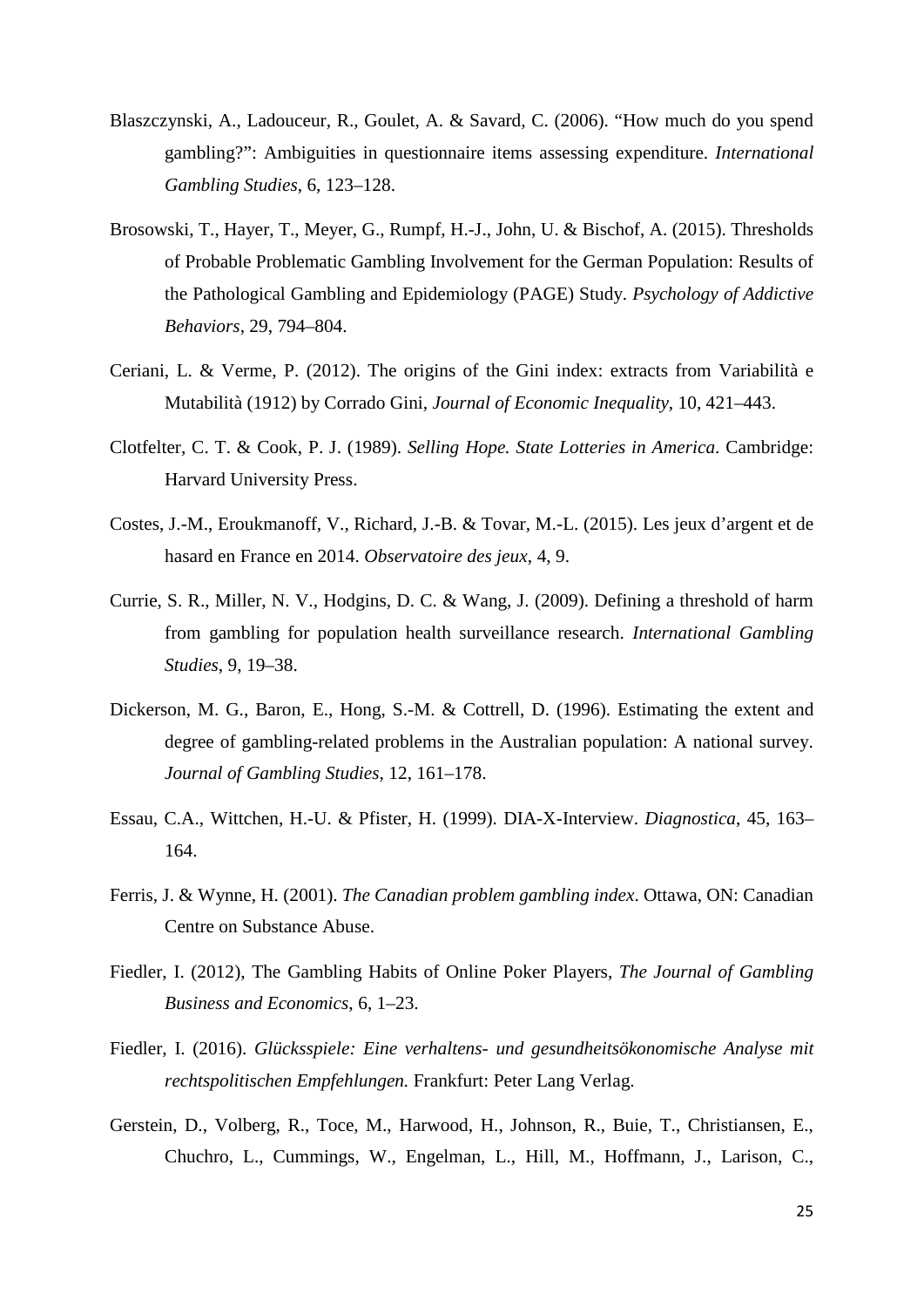Murphy, S., Palmer, A., Sinclair, S. & Tucker, A. (1999). *Gambling Impact and Behavior Study: Report to the National Gambling Impact Study Commission*. Chicago: National Opinion Research Center.

- Gini, C. (1912). *Variabilità e Mutuabilità. Contributo allo Studio delle Distributiuzioni e delle Relazioni Statistiche*. Bologna: C. Cuppini.
- Grinols, E. L. & Omorov, J. D. (1996). Who loses when casinos win? *Illinois Business Review*, 53, 7–12.
- Hayward, K. (2004). The costs and benefits of gaming. A literature review with emphasis on Nova Scotia. Technical report, GPI Atlantic. Costs and treatment of pathological gambling. *Annals of the American Academy of Political and Social Science*, 556, 153– 171.
- Heshmati, A. (2004). *Inequalities and their measure*. IZA DP No. 1219, Bonn: Institute for the Study of Labor.
- Hing, N., Lamont, M., Vitartas, P. & Fink, E. (2015). Sports bettors' responses to sportsembedded gambling promotions: Implications for compulsive consumption. *Journal of Business Research*, 68, 2057–2066.
- Lorenz, M. C. (1905). Methods of measuring the concentration of wealth. *Publications of the American Statistical Association*, 9, 209–219.
- MacDonald, M., McMullan, J. L., & Perrier, D. C. (2004). Gaming households in Canada. *Journal of Gambling Studies*, 20(3), 187–236.
- Meyer, C., Bischof, A., Westram, A., Jeske, C., de Brito, S., Glorius, S., Schön, D., Porz, S., Klinger, D., Kastirke, N., Jacobi, F., Lucht, M., Premper, V., Gilberg, R., Hess, D., Bischof, G., John, U. & Rumpf, H.-J. (2015). The Pathological Gambling and Epidemiology (PAGE) study program: Design and fieldwork, *International Journal of Methods in Psychiatric Research*, 24, 11–31.
- Miller, E. & Singer, D. (2015). For daily fantasy-sports operators, the curse of too much skill. *Sports Business Journal*, July 27, p. 15.
- OECD (2018). Income inequality, accessible at: https://data.oecd.org/inequality/incomeinequality.htm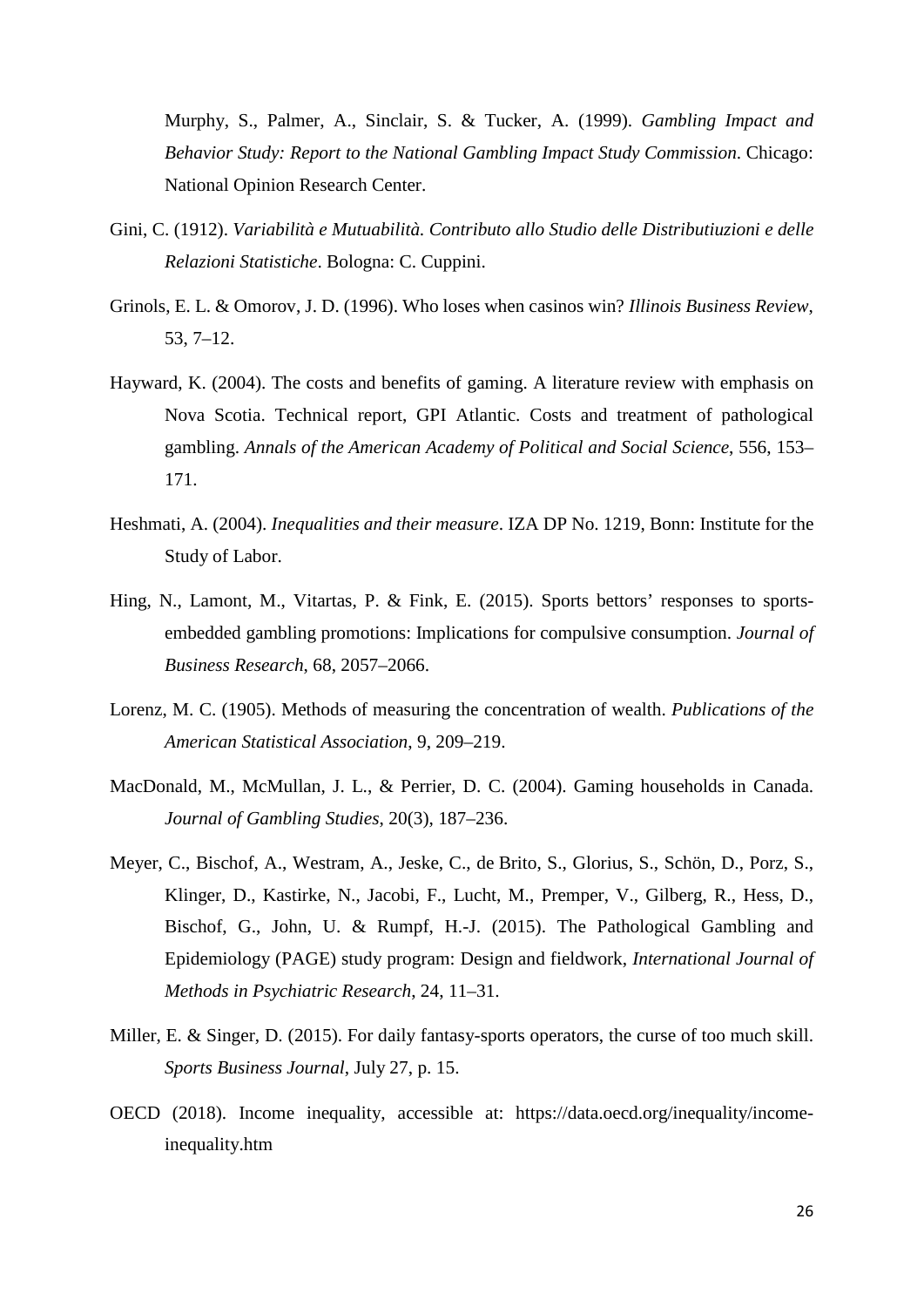- O'Mahony, B. & Ohtsuka, K. (2015). Responsible gambling: Sympathy, empathy or telepathy. *Journal of Business Research,* 68, 2132–2139.
- Orford, J., Wardle, H. & Griffiths, M. (2012). What proportion of gambling is problem gambling? Estimates from the 2010 British Gambling Prevalence Survey. *International Gambling Studies*, 13, 4–18.
- Productivity Commission (1999). *Australia's Gambling Industries, Report No. 10.* Canberra: Productivity Commission.
- Productivity Commission (2010). *Gambling*. Canberra: Productivity Commission.
- Saß, H., Wittchen, H.-U., Zaudig, M. & Heuben, I. (2003). *Diagnostisches und Statistisches Manual Psychischer Störungen – Textrevision – DSM–IV–TR*. Göttingen: Hogrefe.
- Smith, G. J. & Wynne, H. J. (2002). *Measuring gambling and problem gambling in Alberta using the Canadian Problem Gambling Index (CPGI): Final report*. Calgary: Alberta Gabling Research Institute.
- Stinchfield, R. (2003). Reliability, validity, and classification accuracy of a measure of DSM-IV diagnostic criteria for pathological gambling. *American Journal of Psychiatry*, 160, 180–182.
- Stinchfield, R., Govoni, R. & Frisch, G. (2007). A review of screening instruments for problem and pathological gambling. In G. Smith, D. Hodgins, & R. Williams (eds.). *Research and Measurement Issues in Gambling Research* (pp. 180–213). Massachusetts: Elsevier Press.
- Stockwell, T., Zhao, J. & Thomas, G. (2009). Should alcohol policies aim to reduce total alcohol consumption? New analyses of Canadian drinking patterns. *Addiction Research and Theory*, 17(2), 135–151.
- Tom, M. A., LaPlante, D. A. & Shaffer, H. J. (2014). Does Pareto rule Internet gambling? Problems among the "vital few" & "trivial many". *The Journal of Gambling Business and Economics*, 2014, 8(1), 73–100.
- Takayuki, M., Toriyama, M., Terano, T., & Takayasu, M. (2008). Pareto law of the expenditure of a person in convenience stores. *Physica A: Statistical Mechanics and its Applications*, 387, 15, 3931-3935.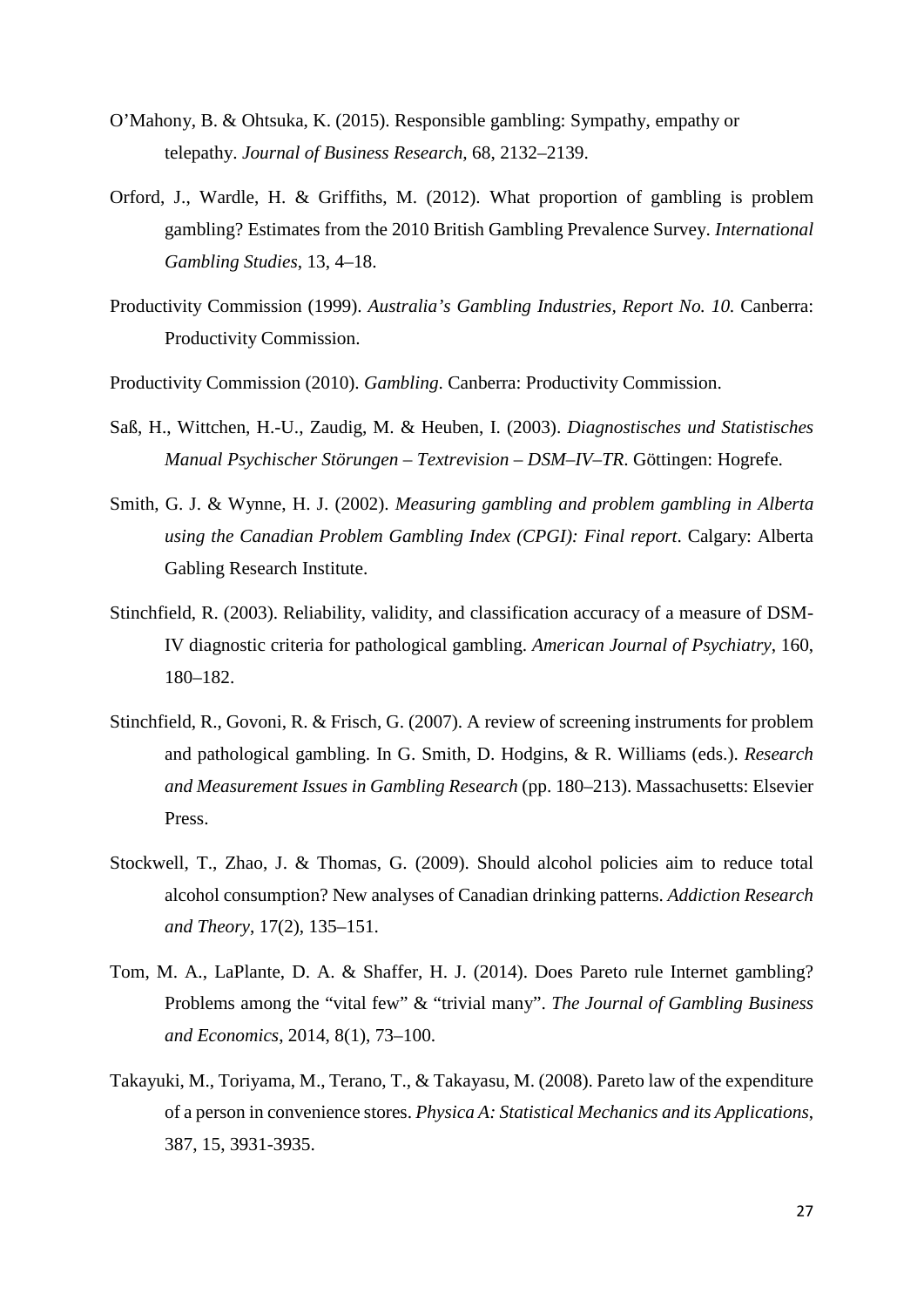- Volberg, R. A., & Stuefen, R. M. (1994). *Gambling and problem gambling in South Dakota: A follow-up survey*. Northampton, MA: Gemini Research.
- Volberg, R. A., & Boles, J. (1995). *Gambling and problem gambling in Georgia*. Report to the Georgia Department of Human Resources. Atlanta, GA: Georgia State University.
- Volberg, R. A., & Vales, P. A. (1998). *Gambling and Problem Gambling in Puerto Rico*. Report to the Puerto Rico Treasury Department. Northampton, MA: Gemini Research.
- Volberg, R. A., Gerstein, D. R., Christiansen, E. M., & Baldridge, J. (2001). Assessing self‐ reported expenditures on gambling. *Managerial and Decision Economics*, 22(1–3), 77– 96.
- Volberg, R. A., & Bernhard, B. (2006). *The 2006 study of gambling and problem gambling in New Mexico: Report to the Responsible Gaming Association of New Mexico*. Northampton, MA: Gemini Research.
- Wiebe, J., Mun, P. & Kauffman, N. (2006)*. Gambling and problem gambling in Ontario 2005*, Responsible Gaming Council.
- Williams, R. J. & Wood, R. T. (2004). The proportion of gaming revenue derived from problem gamblers: Examining the issues in a Canadian context. *Analyses of Social Issues and Public Policy*, 4, 33–45.
- Williams, R. J. & Wood, R. T. (2007). The proportion of Ontario gambling revenue derived from problem gamblers. *Canadian Public Policy*, 33, 367–387.
- Williams, R. J., Belanger., Y. D., & Arthur, J. N. (2011). *Gambling in Alberta: History, Current Status and Socioeconomic Impacts*, Alberta Gaming Research Institute, Edmonton.
- Wittchen, H.-U. & Pfister, H. (2005). *Klinische Interviews und Ratingskalen*. Göttingen: Hogrefe, 106–110.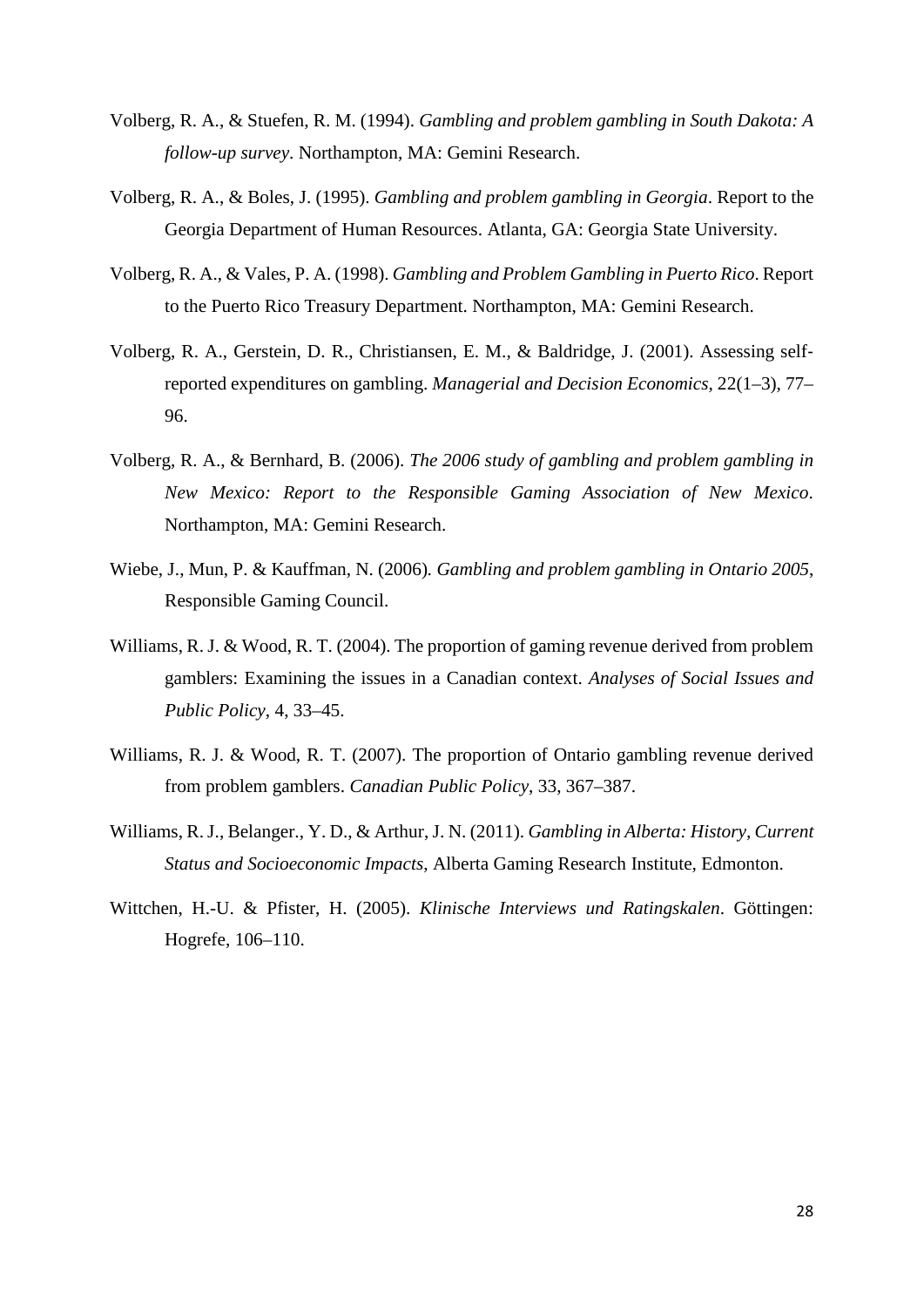# **Appendix A: Problem Gambling Severity Index (PGSI)**

|                                                                                                                                                       | Never | Sometimes | Most of the<br>time | Almost<br>always |
|-------------------------------------------------------------------------------------------------------------------------------------------------------|-------|-----------|---------------------|------------------|
| Have you bet more than you could<br>1.<br>really afford to lose?                                                                                      |       |           |                     |                  |
| Have you needed to gamble with<br>2.<br>larger amounts of money to get the same<br>feeling of excitement?                                             |       |           |                     |                  |
| 3.<br>When you gambled, did you go back<br>another day to try to win back the money you<br>lost?                                                      |       |           |                     |                  |
| Have you borrowed money or sold<br>4.<br>anything to get money to gamble?                                                                             |       |           |                     |                  |
| Have you felt that you might have a<br>5.<br>problem with gambling?                                                                                   |       |           |                     |                  |
| Has your gambling caused you any<br>6.<br>health problems, including stress or anxiety?                                                               |       |           |                     |                  |
| Have people criticized your betting or<br>7.<br>told you that you had a gambling problem,<br>regardless of whether or not you thought it was<br>true? |       |           |                     |                  |
| 8.<br>Has your gambling caused any<br>financial problems for you or your household?                                                                   |       |           |                     |                  |
| 9.<br>Have you felt guilty about the way<br>you gamble or what happens when you<br>gamble?                                                            |       |           |                     |                  |